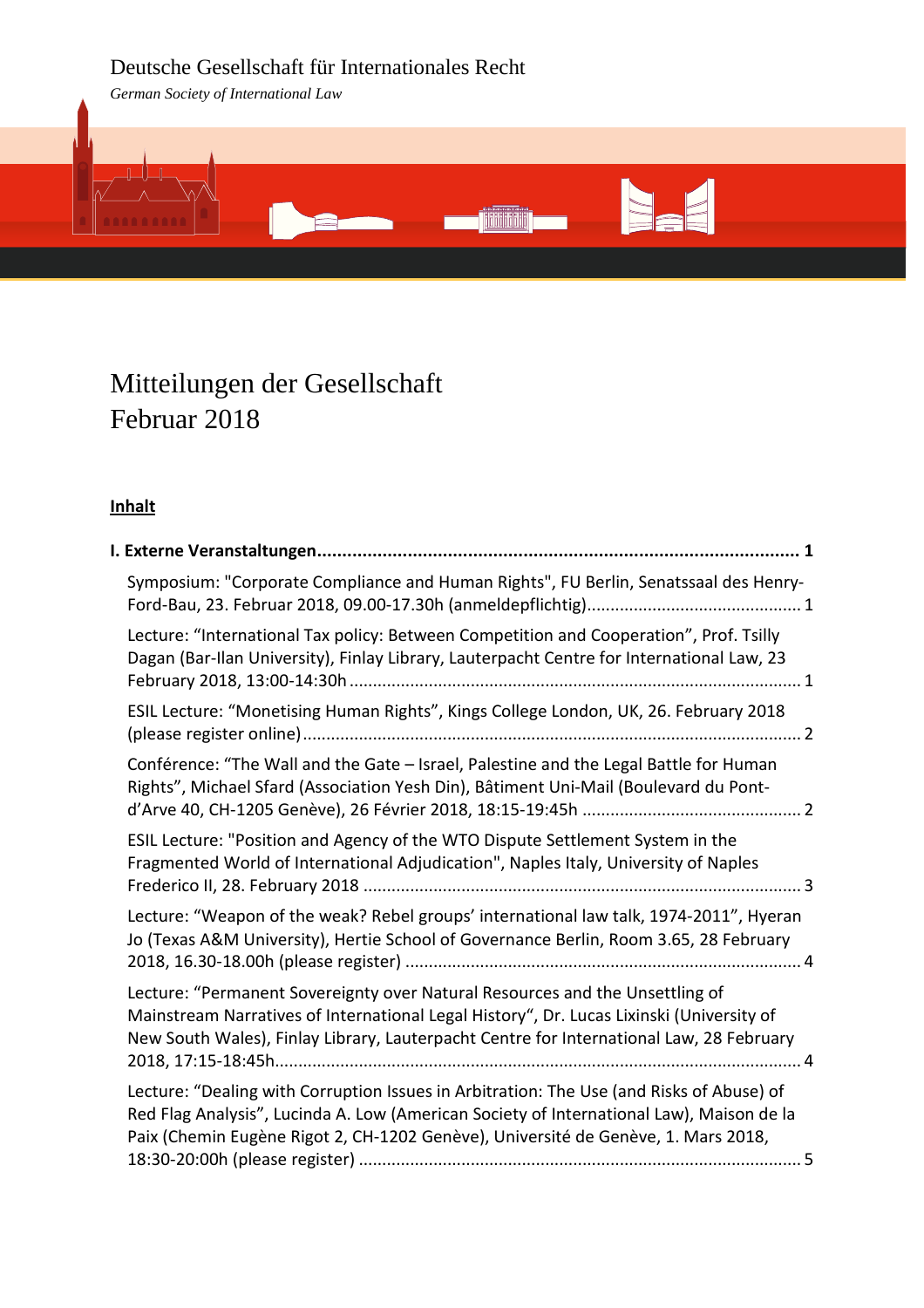| Lecture: "Last Mile for Tuna (to a Safe Harbor): - How the WTO Appellate Body has<br>Misconstrued the TBT Agreement and Why a Sea Change is Not Enough", Prof. Dr. Petros<br>Mavroidis (Columbia Law School New York), Finlay Library, Lauterpacht Centre for         |
|-----------------------------------------------------------------------------------------------------------------------------------------------------------------------------------------------------------------------------------------------------------------------|
| Memorial Lecture: "From Colonial Companies to Global Corporations", Prof. Dr. Sundhya<br>Pahuja, Finlay Library, Lauterpacht Centre for International Law, 6 March 2018, 18:00-                                                                                       |
| Memorial Lecture: "Decolonisation and Battles over Global Corporations and International<br>Law", Prof. Dr. Sundhya Pahuja, Finlay Library, Lauterpacht Centre for International Law, 7                                                                               |
| Memorial Lecture: "Contemporary Patterns of Ordering: Business and Human Rights and<br>International Investment Law", Prof. Dr. Sundhya Pahuja, Finlay Library, Lauterpacht                                                                                           |
| Memorial Lecture: "The Changing Place of the Corporation in International Law - Q&A<br>Session", Prof. Dr. Sundhya Pahuja, Finlay Library, Lauterpacht Centre for International                                                                                       |
| Lecture: "Nationality, Alienage and Early International Rights", Dr. Léon Castellanos<br>Jankiewicz (Bocconi University), Finlay Library, Lauterpacht Centre for International Law,                                                                                   |
| The international law of mass migration: A history of the present, Yossef Mann-Kanowitz<br>(Haifa University), Hertie School of Governance Berlin, Room 3.65, 14 March 2018, 14.00-                                                                                   |
| Forum: "Futurum Europae - Europapolitische Herausforderungen für die deutsche<br>Ministerialverwaltung", Prof. Dr. Michael Bauer (Universität Speyer), Rheinland-Pfälzische<br>Landesvertretung in Brüssel (Universität Speyer), 14.-15. März 2018 (anmeldepflichtig, |
| Tagung: "Das Verfahren der Richterwahl in Europa", Europa-Universität Viadrina Frankfurt                                                                                                                                                                              |
| Lecture: "The Common Sense of Anti-Impunity: Human Rights, Amnesties and Sexual<br>Violence in Conflict", Karen Engle (University of Texas), Finlay Library, Lauterpacht Centre                                                                                       |
| 7th Annual Cambridge International Law Conference: 'Non-State Actors and International<br>Law', University of Cambridge, Cambridge International Law Journal, 3 - 4 April 2018                                                                                        |
| Lecture: "Decline of International Refugee Law?", Terje Einarsen (University of Bergen),<br>KFG Research Group - The International Rule of Law - Rise or Decline?, Humboldt                                                                                           |
| Lecture: "Sovereign Debt in the 21st Century", Lee Buchheit (Gottlieb Steen & Hamilton                                                                                                                                                                                |
| Lecture: "When Humans become Migrants: Study of the European Court of Human Rights<br>with an Inter-American Counterpoint", Dr. Marie-Bénédicte Dembour (University of<br>Brighton), Gebäude UniS (Schanzeneckstrasse 1, CH-3012 Bern), Universität Bern, 24. Mai     |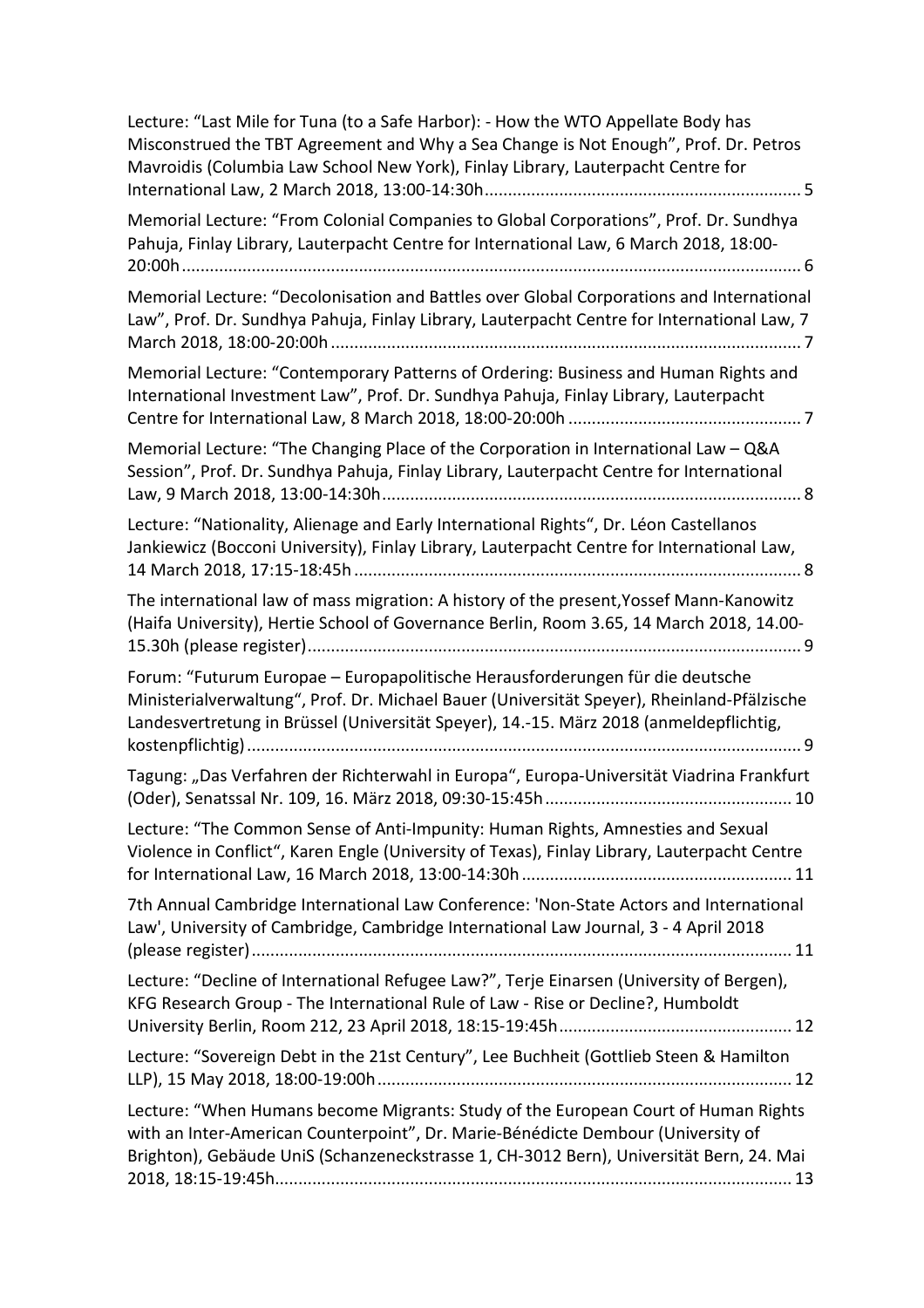| Eine Stelle als Wissenschaftliche*r Mitarbeiter*in 50%, Universität Hamburg,<br>Rechtswissenschaft/Gleichstellungsreferat (Bewerbungsfrist: 22. Februar 2018) 14                                                                                                 |  |
|------------------------------------------------------------------------------------------------------------------------------------------------------------------------------------------------------------------------------------------------------------------|--|
| Un poste pour Assistant*e (80%), Université de Lausanne, Centre de droit public et de<br>droit constitutionnel, Prof. Dr. Vincent Martenet (Délai de postulation: 23 Février 2018) 15                                                                            |  |
| Eine Stelle als wissenschaftlche*r Mitarbeiter*in (75%), Martin-Luther-Universität Halle-<br>Wittenberg, Professur für Öffentliches Recht, Europarecht und internationales<br>Wirtschaftsrecht, Prof. Dr Christian Tietje (Bewerbungsfrist: 28. Februar 2018) 16 |  |
| Eine Stelle als wissenschaftliche*r Mitarbeiter*in (50%), Martin-Luther-Universität Halle-<br>Wittenberg, Lehrstuhl für Deutsches, Europäisches und Internationales Öffentliches Recht,                                                                          |  |
| Two PhD Research Fellowships in Public International Law, University Oslo, Project State<br>Consent to International Jurisdiction (Deadline: 28 February 2018) 19                                                                                                |  |
| Eine Stelle als Wissenschaftliche*r Mitarbeiter*in (50%), Justus-Liebig-Universität Gießen,<br>Professur für Öffentliches Recht und Völkerrecht, Prof. Dr. Marauhn (Bewerbungsfrist: 01.                                                                         |  |
| Ausbildungsplätze für Rechtsreferendar*innen im Europarat, Juristischer Dienst des                                                                                                                                                                               |  |
| Eine Forschungsstelle für Doktorand*innen oder Post-Docs, Max-Planck-Institut für<br>ausländisches öffentliches Recht und Völkerrecht, Professor von Bogdandy (Keine                                                                                             |  |
|                                                                                                                                                                                                                                                                  |  |
| "Complicity and Exclusion from Asylum", Lauterpacht Centre for International Law, 29<br>June 2018, 09:00-17:30h, Finlay Library (Deadline: 30 March 2018)  24                                                                                                    |  |
|                                                                                                                                                                                                                                                                  |  |
| Call for applications: 2018 Athens Summer School: "Moving the EU Forward", 5 - 11 July                                                                                                                                                                           |  |
| 24. DRK Kurs im Humanitären Völkerrecht, Berlin, 29. Juli - 4. August 2018                                                                                                                                                                                       |  |
| Summer Law Programme on International Criminal Law and International Legal &<br>Comparative Approaches to Counter-Terrorism, T.M.C. Asser Instituut, The Hague, 28 May                                                                                           |  |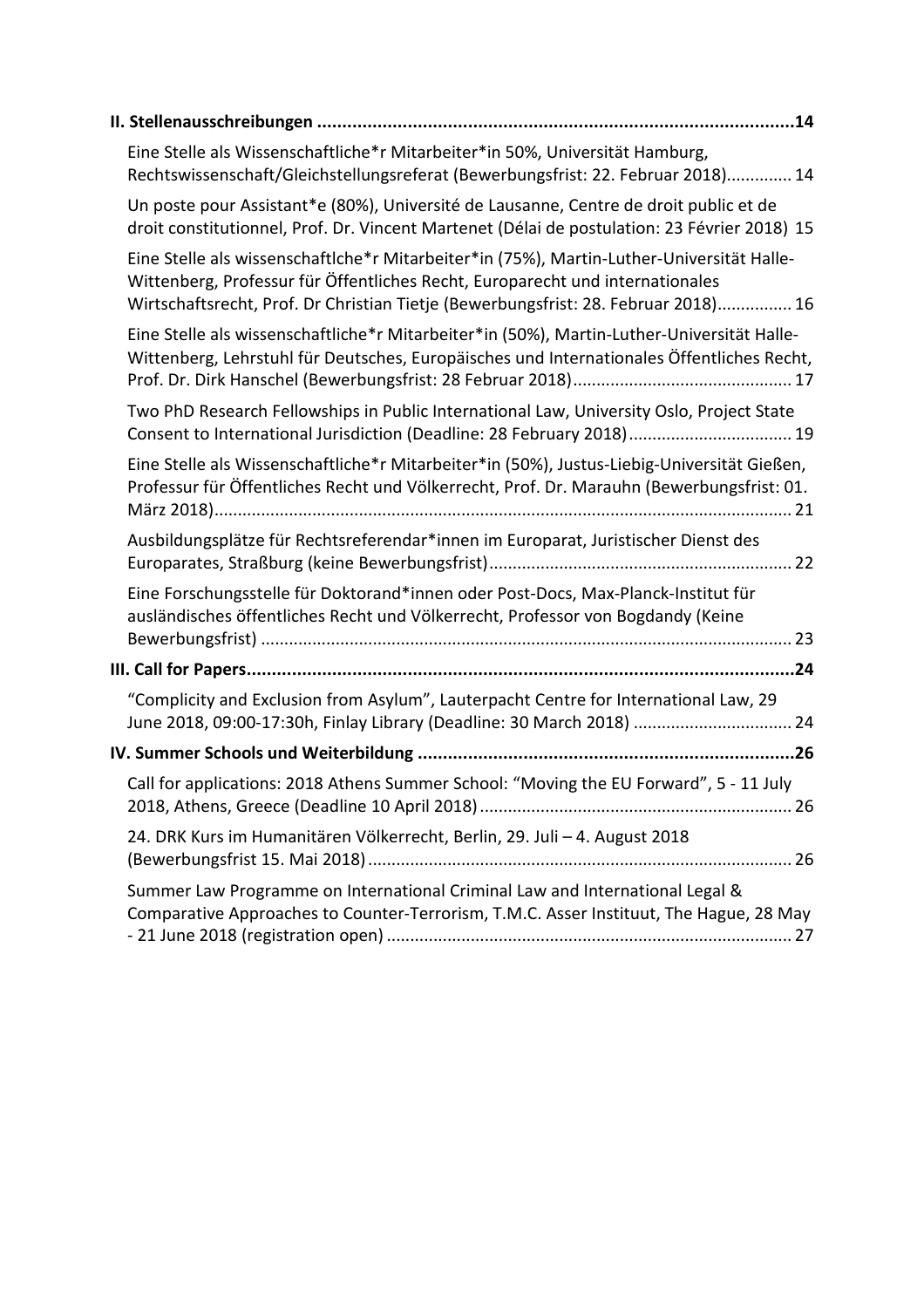## **I. Externe Veranstaltungen**

## <span id="page-3-1"></span><span id="page-3-0"></span>**Symposium: "Corporate Compliance and Human Rights", FU Berlin, Senatssaal des Henry-Ford-Bau, 23. Februar 2018, 09.00-17.30h (anmeldepflichtig)**

Am 23. Februar 2018 findet im Henry-Ford-Bau der FU Berlin ein internationales Symposium zu neuen Instrumenten der Prävention von Menschenrechtsverletzungen durch internationale Unternehmen statt. Das Symposium wird veranstaltet von der FU Berlin, Prof. Dr. Carsten Momsen, der Ruhr-Universität Bochum, Prof. Dr. Tobias Singelnstein, dem European Center for Constitutional and Human Rights, Berlin, und Baker McKenzie, München.

Mehr Informationen hier[: http://www.jura.fu](http://www.jura.fu-berlin.de/en/fachbereich/einrichtungen/strafrecht/lehrende/momsenc/Termine_Box/Einladung---Corporate-Compliance-and-Human-Rights---23rd-February-2018.pdf)[berlin.de/en/fachbereich/einrichtungen/strafrecht/lehrende/momsenc/Termine\\_Box/Einlad](http://www.jura.fu-berlin.de/en/fachbereich/einrichtungen/strafrecht/lehrende/momsenc/Termine_Box/Einladung---Corporate-Compliance-and-Human-Rights---23rd-February-2018.pdf) [ung---Corporate-Compliance-and-Human-Rights---23rd-February-2018.pdf](http://www.jura.fu-berlin.de/en/fachbereich/einrichtungen/strafrecht/lehrende/momsenc/Termine_Box/Einladung---Corporate-Compliance-and-Human-Rights---23rd-February-2018.pdf)

\*\*\*

<span id="page-3-2"></span>**Lecture: "International Tax policy: Between Competition and Cooperation", Prof. Tsilly Dagan (Bar-Ilan University), Finlay Library, Lauterpacht Centre for International Law, 23 February 2018, 13:00-14:30h**

## **Lecture Summary**

International Tax policy: Between Competition and Cooperation advocates international tax policies that promote both justice and efficiency, and argues against the conventional support of multilateral cooperation and in favour of structured competition. The book analyses international taxation as a decentralized market, where governments have increasingly become strategic actors. While many of the challenges of the current international tax regime derive from this decentralized competitive structure, curtailing competition through centralization is not necessarily the answer.

Competition, if properly calibrated and notwithstanding its dubious reputation, is conducive, rather than detrimental, to both efficiency and global justice. The book begins with the basic normative goals of income taxation, explaining how competition transforms them and analysing the strategic game states play on the bilateral and multilateral level. It then considers the costs and benefits of cooperation in efficiency terms and justice terms.

#### **Tsilly Dagan**

(LL.B., J.S.D. Tel Aviv University, LL.M (in Taxation) N.Y.U.) is a Professor of Law at Bar-Ilan University, Israel. Her book, International Tax Policy: Between Competition and Cooperation, is forthcoming at Cambridge University Press, 2018.

More Information here: [http://www.lcil.cam.ac.uk/events/lcil-friday-lecture-international](http://www.lcil.cam.ac.uk/events/lcil-friday-lecture-international-tax-policy-between-competition-and-cooperation-professor-ts)[tax-policy-between-competition-and-cooperation-professor-ts](http://www.lcil.cam.ac.uk/events/lcil-friday-lecture-international-tax-policy-between-competition-and-cooperation-professor-ts)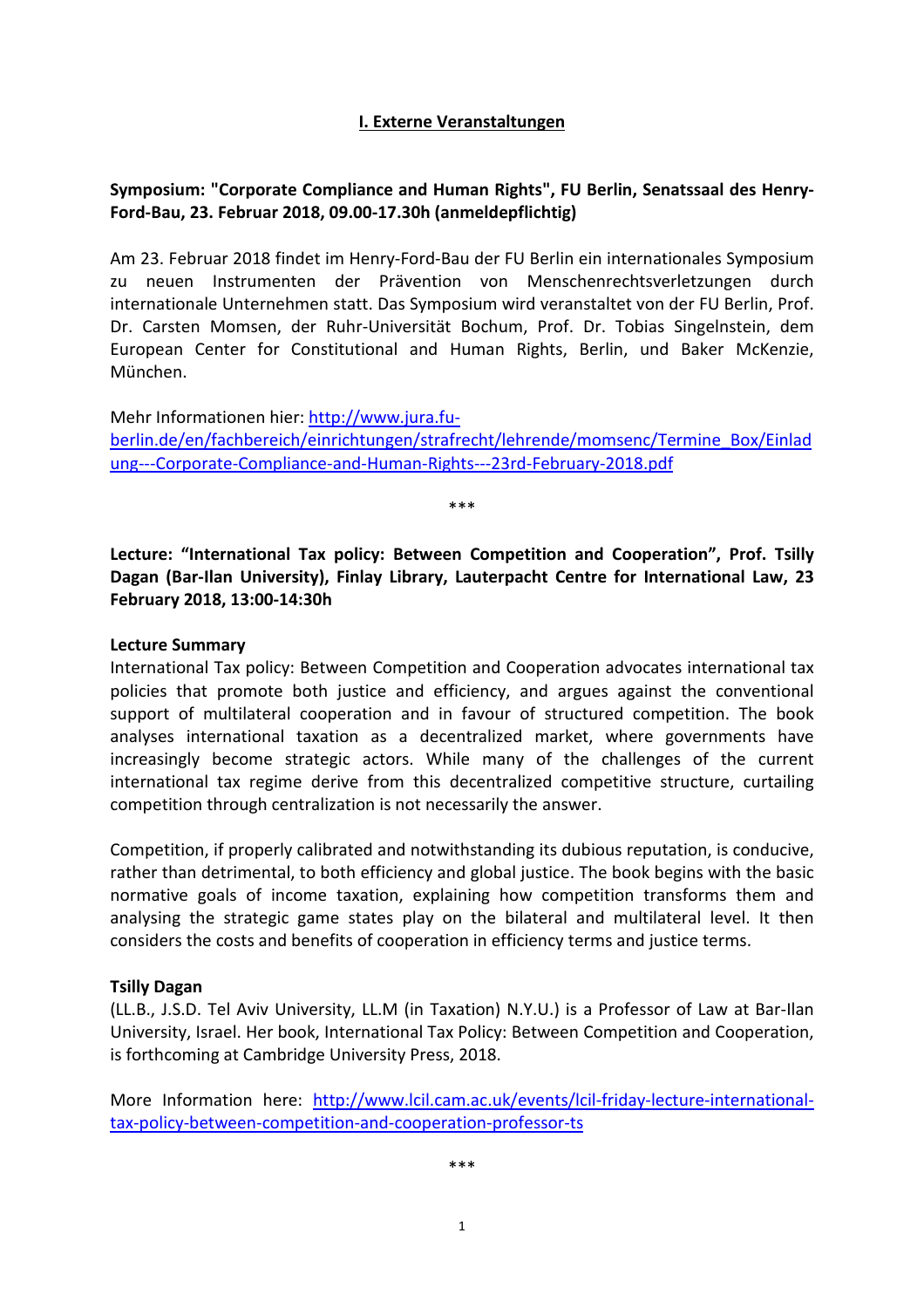## <span id="page-4-0"></span>**ESIL Lecture: "Monetising Human Rights", Kings College London, UK, 26. February 2018 (please register online)**

The ESIL Lecture Series hosts broadcasts of presentations on international law topics held at partner institutions, enabling the presentation to reach a wider audience of ESIL members and non-members alike.

Dr Veronika Fikfak will give a lecture on 'Monetising Human Rights' on **26 February 2018** at the King's College London (Strand Campus, WC2R 2LS, London UK).

## **Monetising Human Rights: Studying the European Court of Human Rights' approach to damages.**

Does the European Court's current approach to damages offer an effective and appropriate means of redressing human rights breaches and deter potential violators from infringing rights further? Dr Fikfak considers this question by building on an empirical quantitative and qualitative analysis of the practice of the European Court of Human Rights, whose approach is often mirrored in domestic jurisdictions, including the UK. Her research reveals intriguing results from the empirical study, including how important the victim of the human rights violations actually is to the calculation of damages.

**Dr Veronika Fikfak** is a Fellow and Lecturer at the University of Cambridge. Her research interests are in the fields of public law, human rights and international law. She is particularly interested in the interface between domestic and international law. Her first monograph on the UK Parliament's role in decisions on the use of force (Parliament's Secret War) has just been released with Hart Bloomsbury. Her second on the relationship between International law before domestic courts is forthcoming. She is currently working an ESRC Future Research Leader project relating to Damages before the European Court of Human Rights.

**Dr Mateja Steinbruck Platise** is a Senior Research Fellow at the Max Planck Institute for Comparative Public Law and International Law

**Chair:** Dr Philippa Webb, Reader in Public International Law, The Dickson Poon School of Law, King's College London.

**Commentator:** Mateja Steinbrück Platise

More information here<http://www.esil-sedi.eu/node/2023> .

\*\*\*

<span id="page-4-1"></span>**Conférence: "The Wall and the Gate – Israel, Palestine and the Legal Battle for Human Rights", Michael Sfard (Association Yesh Din), Bâtiment Uni-Mail (Boulevard du Pontd'Arve 40, CH-1205 Genève), 26 Février 2018, 18:15-19:45h**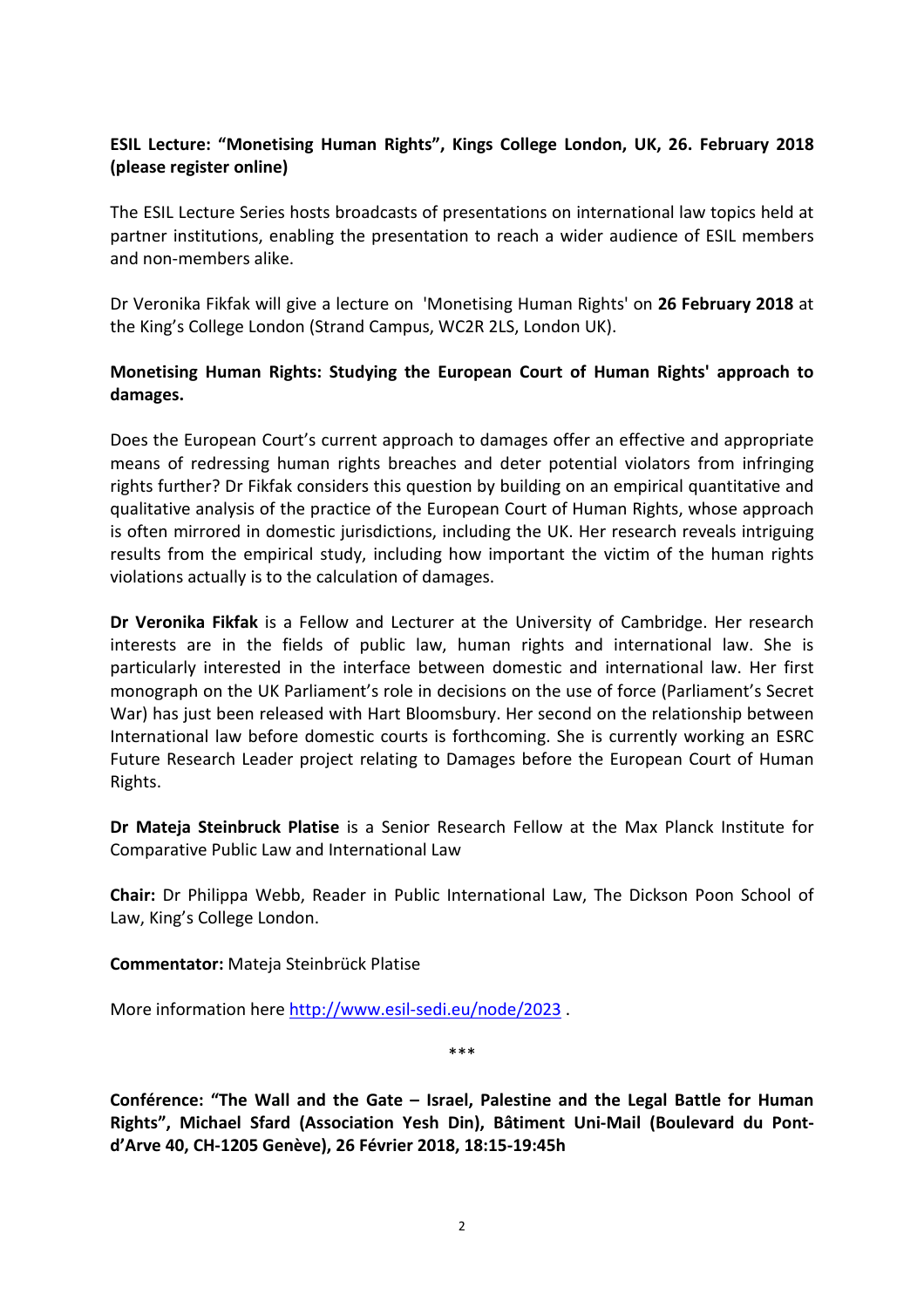L'Université de Genève et l'Ordre des avocats de Genève sont heureux d'accueillir Me Michael Sfard, avocat israélien spécialisé dans la défense des droits des Palestiniens dans les Territoires occupés et conseiller juridique de l'Association 'Yesh Din' pour une conférencedébat. Me Sfard présentera en anglais son ouvrage 'The Wall and the Gate. Israel, Palestine and the Battle for Human Rights'. Me Pascal Maurer, ancien Bâtonnier, ancien president de l'Union internationale des avocats, introduira le débat.

Flyer de la Conférence-débat: [http://www.unige.ch/droit/cite/events/2018/michael](http://www.unige.ch/droit/cite/events/2018/michael-sfard/Michael-Sfard.pdf)[sfard/Michael-Sfard.pdf](http://www.unige.ch/droit/cite/events/2018/michael-sfard/Michael-Sfard.pdf)

Pour de plus amples informations: [http://www.unige.ch/droit/cite/events/2018/michael](http://www.unige.ch/droit/cite/events/2018/michael-sfard.html)[sfard.html](http://www.unige.ch/droit/cite/events/2018/michael-sfard.html)

\*\*\*

## <span id="page-5-0"></span>**ESIL Lecture: "Position and Agency of the WTO Dispute Settlement System in the Fragmented World of International Adjudication", Naples Italy, University of Naples Frederico II, 28. February 2018**

The ESIL Lecture Series hosts broadcasts of presentations on international law topics held at partner institutions, enabling the presentation to reach a wider audience of ESIL members and non-members alike.

Lorenzo Gradoni will give a lecture on **Position and Agency of the WTO Dispute Settlement System in the Fragmented World of International Adjudication** on **28 February 2018 at the University of Naples Federico II.**

Having come into the world of public international law with belittling names and the burden of an unconventional legacy, that of GATT, WTO Panels and the Appellate Body developed a very distinctive style of reasoning and judging, including a non-isolationist yet carefully calculated approach to extra-systemic legal sources and institutions. In this lecture, Lorenzo Gradoni revisits the long-standing debate on the boundaries of WTO's adjudicatory and enforcement jurisdiction, suggesting a different reading of the "four corners doctrine" inherited from GATT and other actual or potential modes of interaction between the WTO dispute settlement system and other adjudicative fora.

**Lorenzo Gradoni** is Senior Research Fellow at the Max Planck Institute Luxembourg for Procedural Law. He holds a PhD in EU Law from the University of Bologna (2003), where he taught international law from 2005 to 2016. He authored a monograph on regime failure in international law (ESIL Prize 2010) and is currently working on two book-length projects on, respectively, customary international law in historical-comparative perspective and the early history of outer space law. His research interests include legal theory, international intersystemic law, WTO law and international criminal law.

More information here:<http://www.esil-sedi.eu/node/2027> .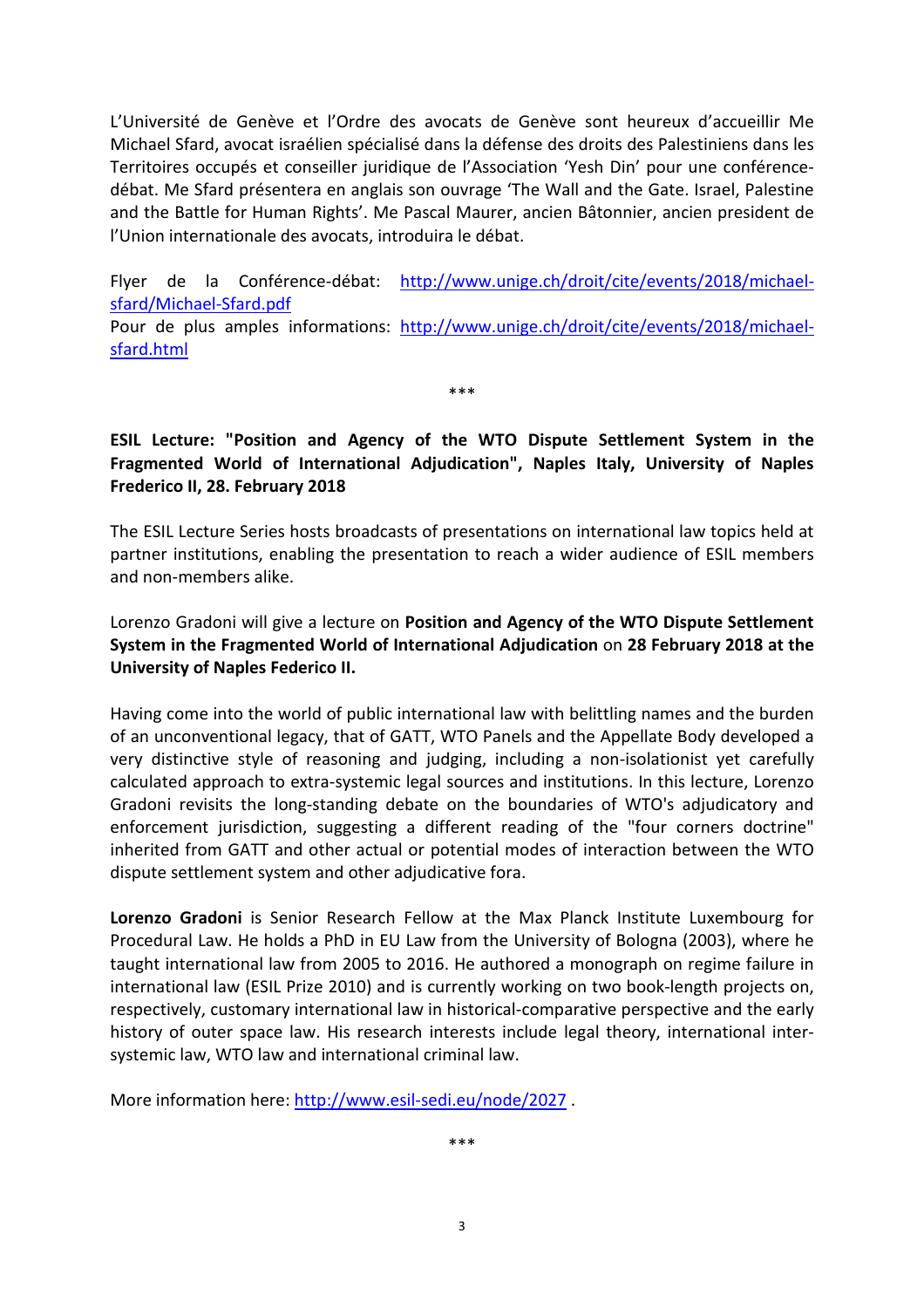<span id="page-6-0"></span>**Lecture: "Weapon of the weak? Rebel groups' international law talk, 1974-2011", Hyeran Jo (Texas A&M University), Hertie School of Governance Berlin, Room 3.65, 28 February 2018, 16.30-18.00h (please register)**

A talk by Hyeran Jo (Texas A&M University) as part of an initiative of the European and Global Governance Research Cluster at the Hertie School of Governance.

To register, please send an e-mail to Andrea Derichs (derichs@hertie-school.org).

More information here: [https://www.hertie-school.org/en/events/event](https://www.hertie-school.org/en/events/event-detail/event/weapon-of-the-weak-rebel-groups-international-law-talk-1974-2011/)[detail/event/weapon-of-the-weak-rebel-groups-international-law-talk-1974-2011/](https://www.hertie-school.org/en/events/event-detail/event/weapon-of-the-weak-rebel-groups-international-law-talk-1974-2011/)

\*\*\*

<span id="page-6-1"></span>**Lecture: "Permanent Sovereignty over Natural Resources and the Unsettling of Mainstream Narratives of International Legal History", Dr. Lucas Lixinski (University of New South Wales), Finlay Library, Lauterpacht Centre for International Law, 28 February 2018, 17:15-18:45h**

#### **Lecture Summary**

The paper investigates an alternative history of the principle of Permanent Sovereignty over Natural Resources (PSNR) in the twentieth century. By looking at attempts in the Americas in the interwar period, rather than the commonly studied period of the United Nations General Assembly in the 1950s and 1960s, we are able to reimagine the stakes of this international legal principle, and frame it against a broader story of the use of narratives around cosmopolitanism as a means to reinforce military and economic power structures. The paper will be distributed a week in advance to the seminar mailing list; if you would like to be added, please contact: md718@cam.ac.uk.

#### **Dr Lucas Lixinski**

Dr Lucas Lixinski is Associate Professor of Law, University of New South Wales. He researches and writes primarily in the areas of public international law, international cultural heritage law and international human rights law.

#### **Dr Mats Ingulstad**

Dr Mats Ingulstad is a Researcher in Historical Studies, Norwegian University of Science and Technology. He is currently leading a project on 'European integration and the quest for access to external natural resources, 1945–2015', and the international institutions section of another major project, 'Fate of Nations. Natural resources and historical development, 1880-2015'.

More Information: [http://www.lcil.cam.ac.uk/events/legal-histories-beyond-state-seminar](http://www.lcil.cam.ac.uk/events/legal-histories-beyond-state-seminar-permanent-sovereignty-over-natural-resources-and-unsettl)[permanent-sovereignty-over-natural-resources-and-unsettl](http://www.lcil.cam.ac.uk/events/legal-histories-beyond-state-seminar-permanent-sovereignty-over-natural-resources-and-unsettl)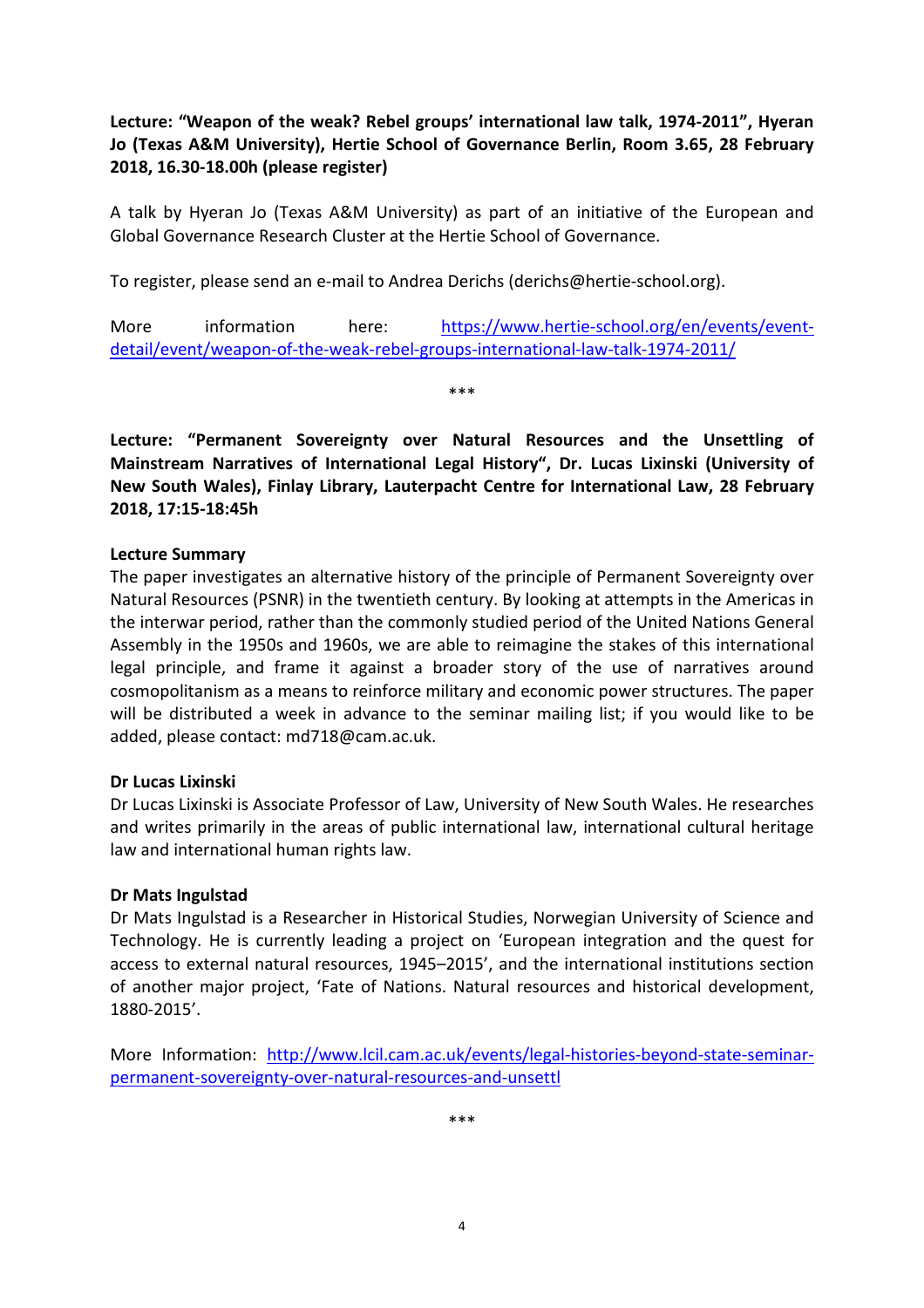<span id="page-7-0"></span>**Lecture: "Dealing with Corruption Issues in Arbitration: The Use (and Risks of Abuse) of Red Flag Analysis", Lucinda A. Low (American Society of International Law), Maison de la Paix (Chemin Eugène Rigot 2, CH-1202 Genève), Université de Genève, 1. Mars 2018, 18:30-20:00h (please register)**

This talk will explore issues of proof of corruption in international arbitration, both commercial and investor-state, with a particular focus on the so-called "red flag" analysis (sometimes also referred to as faisceaux d'indices). What are red flags and what function should they play in the analysis and assessment of anti-corruption risks? To what extent are they "evidence" or simply risk indicators that must be explored and confirmed in order to find corrupt practices? What is the effect of multiple red flags on the analysis? This talk will examine the use and limitations of red flags, drawing from recent decisions of arbitral tribunal such as Metal-Tech v. Uzbekistan and Spentex v. Uzbekistan, as well as commercial cases.

Pour de plus amples informations: [https://mailchi.mp/61732a541a7d/save-the-date-mids](https://mailchi.mp/61732a541a7d/save-the-date-mids-asil-lecture-with-prof-lucy-reed-3243881?e=1ead974ab9)[asil-lecture-with-prof-lucy-reed-3243881?e=1ead974ab9](https://mailchi.mp/61732a541a7d/save-the-date-mids-asil-lecture-with-prof-lucy-reed-3243881?e=1ead974ab9)

\*\*\*

<span id="page-7-1"></span>**Lecture: "Last Mile for Tuna (to a Safe Harbor): - How the WTO Appellate Body has Misconstrued the TBT Agreement and Why a Sea Change is Not Enough", Prof. Dr. Petros Mavroidis (Columbia Law School New York), Finlay Library, Lauterpacht Centre for International Law, 2 March 2018, 13:00-14:30h**

#### **Lecture Summary**

Nontariff barriers (NTBs) are the main market-segmentation factor. The WTO Agreement on Technical Barriers to Trade (TBT) is a key agreement aiming to tame NTBs. Unlike the GATT, where the main commitment was the tariff concession (and remaining obligations, including disciplines regarding domestic policies, aimed to support it), the commitment in TBT is 'rational' domestic regulation (in the sense, international standards are observed and measures are based on science, when warranted, and they do not result in unnecessary cost-shifting). Alas, the WTO Appellate Body (AB), by understanding words as 'invariances', e.g., interpreting them out of context (without asking what is the purpose for the TBT if GATT could have done the job anyway?), has exported its GATT case law into the realm of TBT, and ended up with significant Type I errors. In the most recent report of the tuna-saga, an ongoing dispute between Mexico and the United States, a panel corrected many of the pre-existing misunderstandings regarding the scope and function of TBT. We are almost there, but not there yet. In what follows, we explain why the current approach is erroneous, and advance an alternative understanding, which could help implement the TBT in the future in a manner faithful to its negotiating intent.

## **Petros C. Mavroidis**

Petros C. Mavroidis is Edwin B. Parker Professor of Law at Columbia Law School New York **City**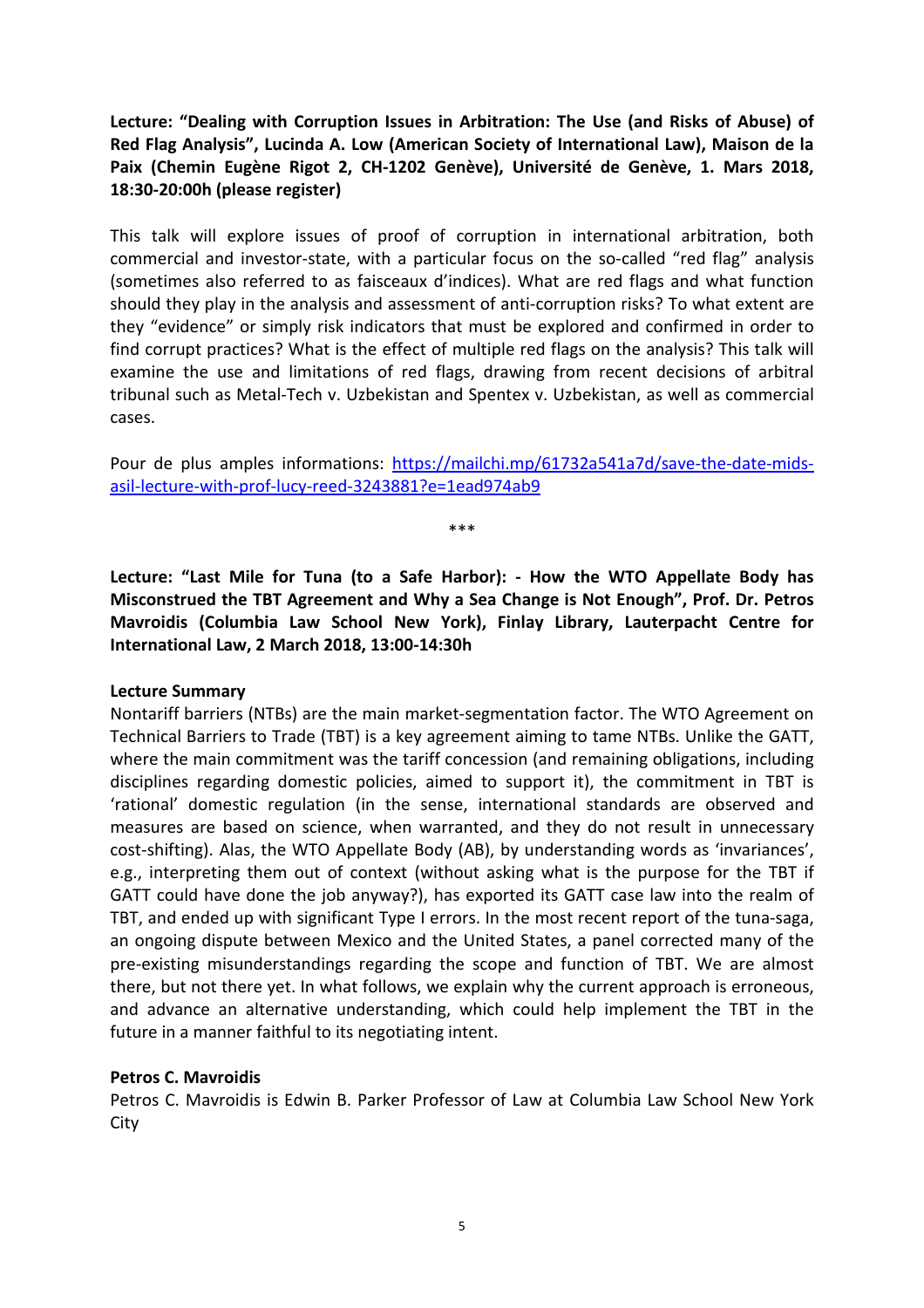\*\*\*

## <span id="page-8-0"></span>**Memorial Lecture: "From Colonial Companies to Global Corporations", Prof. Dr. Sundhya Pahuja, Finlay Library, Lauterpacht Centre for International Law, 6 March 2018, 18:00- 20:00h**

## **Series abstract: The Changing Place of the Corporation in International Law**

In this series of lectures, Prof. Dr. Sundhya Pahuja will offer a reconceptualization of the relationship between global corporations and international law which disrupts accepted understandings of corporate power, and of the relationship between corporations, states and law. She will ground the reconceptualization in an historical account of the changing place of the corporation in international law from the early modern period to the present day.

The reconceptualization drawn out of this story will have analytical implications for how we understand - and conduct research on - corporations and international law, as well as normative implications for how we might hold global corporations to account.

## **Part 1: From Colonial Companies to Global Corporations**

In this lecture, Prof. Dr. Sundhya Pahuja will introduce the problematic of the corporation in international law. The modern corporation is often understood to be a child of the state, a child which has grown too powerful to control. However, there is the need to go back further than the advent of the modern corporation in order to see that the Company emerged in the early modern period not as a child of the state but rather as a form of associational life which exercised public authority and which rivalled other such forms, including the state. In this lecture, Prof. Dr. Sundhya Pahuja will suggest ways in which a richer understanding of the history of the corporation and its jurisprudential form can illuminate contemporary patterns of global ordering.

## **Sundhya Pahuja**

Sundhya Pahuja is Professor of Law at the Melbourne Law School, and Director of the Institute for International Law and the Humanities at the University of Melbourne. Her work centres on the history, theory and political economy of international law, particularly as it relates to questions of global inequality and to the relationship between North and South. Her books include the prize winning, Decolonising International Law: Development Growth and the Politics of Universality, as well as the edited collections, Events: The Force of International Law (with Johns and Joyce), and Reading Modern Law: Critical Methodologies and Sovereign Formations (with Buchanan and Motha). She is currently working on the book Cold War International Law as well as the edited collection Cold War Histories of International Law, both with Matt Craven and Gerry Simpson as part of a project funded by the Australian Research Council, and UK Arts and Humanities Research Council. In 2017, Sundhya was a Fellow at the Stellenbosch Institute of Advanced Studies in South Africa, in 2016, a Fulbright Senior Scholar at Harvard Law School, and in 2014, served as Director of Studies in Public International law at the Hague Academy of International Law. Sundhya is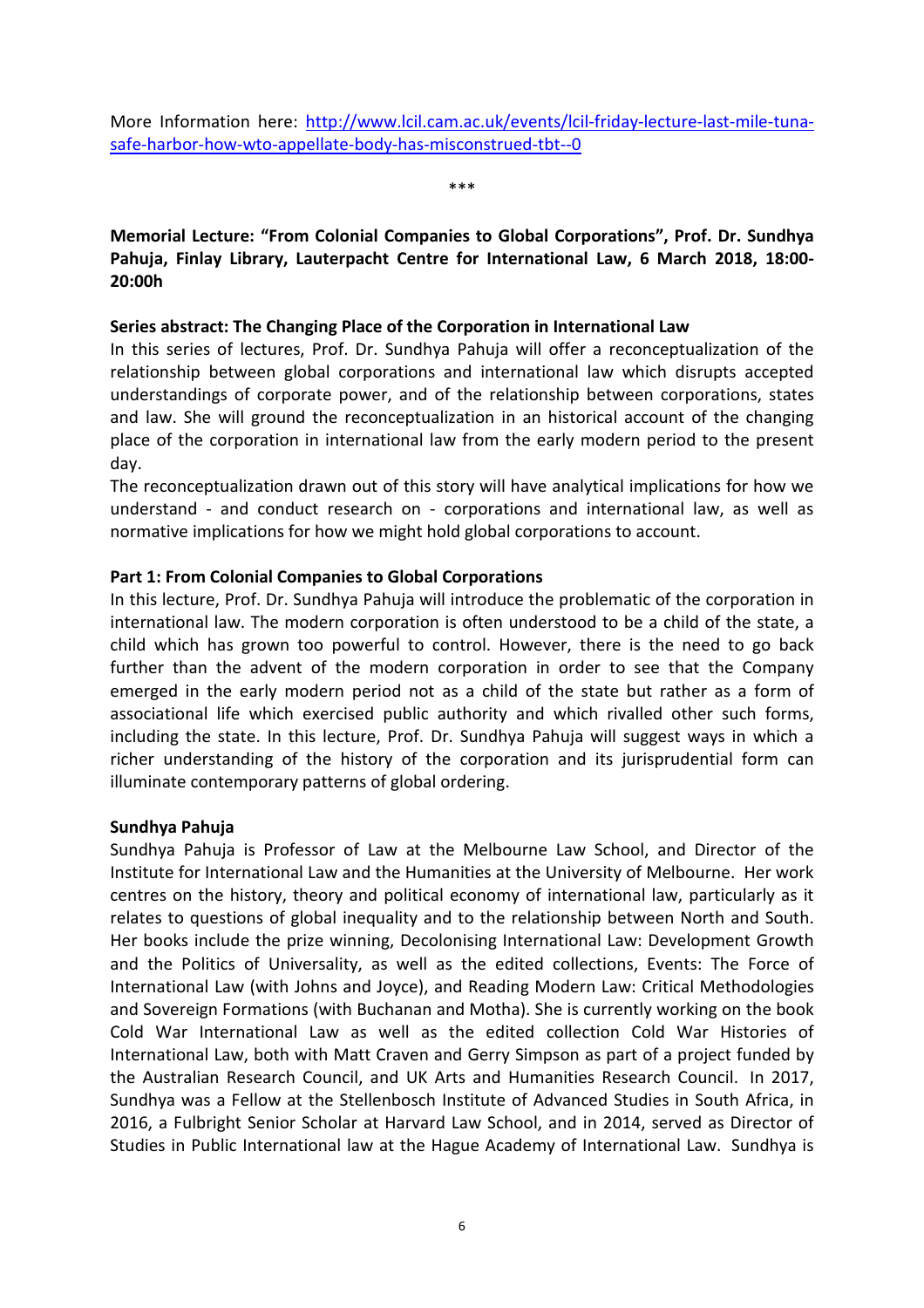also a Professorial Fellow at SOAS, University of London, and Senior Faculty at the Institute for Global Law and Policy, Harvard Law School.

## **The Sir Hersch Lauterpacht Memorial Lecture**

The Sir Hersch Lauterpacht Memorial Lecture is a series of annual lectures given in Cambridge to commemorate the unique contribution to the development of international law of Sir Hersch Lauterpacht. The lectures are given by a person of eminence in the field of international law and a revised and expanded version of the lectures is usually published in the Hersch Lauterpacht Memorial Lecture Series by Cambridge University Press.

More Information: [http://www.lcil.cam.ac.uk/events/hersch-lauterpacht-memorial-lecture-](http://www.lcil.cam.ac.uk/events/hersch-lauterpacht-memorial-lecture-2018-part-1-changing-place-corporation-international-law-)[2018-part-1-changing-place-corporation-international-law-](http://www.lcil.cam.ac.uk/events/hersch-lauterpacht-memorial-lecture-2018-part-1-changing-place-corporation-international-law-)

\*\*\*

<span id="page-9-0"></span>**Memorial Lecture: "Decolonisation and Battles over Global Corporations and International Law", Prof. Dr. Sundhya Pahuja, Finlay Library, Lauterpacht Centre for International Law, 7 March 2018, 18:00-20:00h**

## **Part 2 of the Series: The Changing Place of the Corporation in International Law: Decolonisation and Battles over Global Corporations and International Law**

This lecture will trace the struggles over the question of the corporation, how it should be conceptualized, and its proper relation to international law during the period bookended by the end of the Second World War, and the end of the Cold War. It will focus in particular on the attempt in 1974, by the 'Group of 77' developing states, to assert international legal control over trans or multi-national corporations through the establishment of the Commission on Transnational Corporations, as well as consider the rivalrous jurisprudence and institutional initiatives emerging at the same time.

More Information here: [http://www.lcil.cam.ac.uk/events/hersch-lauterpacht-memorial](http://www.lcil.cam.ac.uk/events/hersch-lauterpacht-memorial-lecture-2018-part-2-changing-place-corporation-international-law-)[lecture-2018-part-2-changing-place-corporation-international-law-](http://www.lcil.cam.ac.uk/events/hersch-lauterpacht-memorial-lecture-2018-part-2-changing-place-corporation-international-law-)

\*\*\*

<span id="page-9-1"></span>**Memorial Lecture: "Contemporary Patterns of Ordering: Business and Human Rights and International Investment Law", Prof. Dr. Sundhya Pahuja, Finlay Library, Lauterpacht Centre for International Law, 8 March 2018, 18:00-20:00h**

## **Part 3 of the Series: Contemporary Patterns of Ordering: Business and Human Rights and International Investment Law**

This lecture will consider what happened to the earlier struggles over the global corporation, once history 'ended', and three worlds putatively became one. It will trace the twin emergence of International Investment Law, and Business and Human Rights, in order to ask what account of the international - and what kind of world - is authored and authorised by those 'regimes'.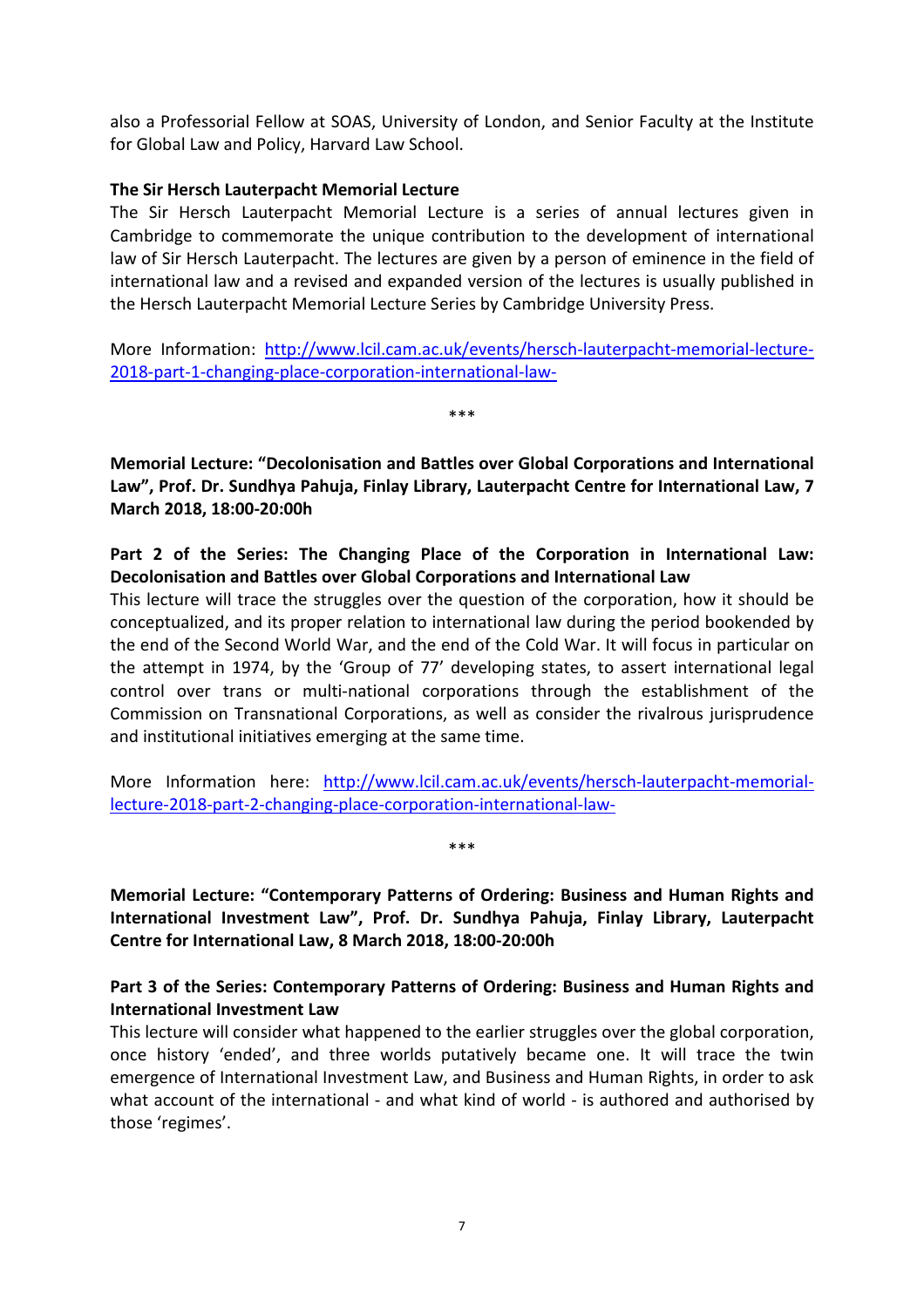More Information here: [http://www.lcil.cam.ac.uk/events/hersch-lauterpacht-memorial](http://www.lcil.cam.ac.uk/events/hersch-lauterpacht-memorial-lecture-2018-part-3-changing-place-corporation-international-law-)[lecture-2018-part-3-changing-place-corporation-international-law-](http://www.lcil.cam.ac.uk/events/hersch-lauterpacht-memorial-lecture-2018-part-3-changing-place-corporation-international-law-)

\*\*\*

<span id="page-10-0"></span>**Memorial Lecture: "The Changing Place of the Corporation in International Law – Q&A Session", Prof. Dr. Sundhya Pahuja, Finlay Library, Lauterpacht Centre for International Law, 9 March 2018, 13:00-14:30h**

More Information here: [http://www.lcil.cam.ac.uk/events/hersch-lauterpacht-memorial](http://www.lcil.cam.ac.uk/events/hersch-lauterpacht-memorial-lecture-2018-qa-session-changing-place-corporation-international-)[lecture-2018-qa-session-changing-place-corporation-international-](http://www.lcil.cam.ac.uk/events/hersch-lauterpacht-memorial-lecture-2018-qa-session-changing-place-corporation-international-)

\*\*\*

<span id="page-10-1"></span>**Lecture: "Nationality, Alienage and Early International Rights", Dr. Léon Castellanos Jankiewicz (Bocconi University), Finlay Library, Lauterpacht Centre for International Law, 14 March 2018, 17:15-18:45h**

#### **Lecture Summary**

The paper argues that private international law, as it was developed and applied in the late nineteenth century, resulted in the creation of international standards of equal treatment that were later enshrined in international human rights law. In doing so, it studies the normative, disciplinary and jurisdictional interactions occurring between public and private international law during the Victorian era regarding individual rights. The study also accounts for the important distinction between intra-European relations and the legal devices used by Western imperialist states in their interactions with extra-European entities. Developments in the treatment of non-nationals during the nineteenth century provide valuable insights into the origins of human rights because they inaugurate the debates about the desirability of common standards of treatment for individuals and groups. Following the Napoleonic Civil Code, many Western European states recognized the rights of aliens based on reciprocity and comity to guarantee the analogous rights for their citizens abroad. However, reciprocity allowed for too differentiated a treatment of foreign nationals, and the need for transnational standards was voiced by Foelix in France, Savigny in Germany, and Mancini in Italy. By the 1850s the underlying logic of reciprocity was viewed with apprehension, and attempts were made to replace it with immutable, transnational rights. Paradoxically, the rise of minimum standards of treatment in Europe prompted the rise of the unequal treaties with non-European territories.

The paper provides a reading of international rights that accounts for the fluid boundaries between private and public law over time. Since no single treaty defined a common standard of treatment for aliens before modern human rights, both disciplines responded by developing the standard of equality between citizens and foreigners to ensure legal predictability in an increasingly interdependent world. The paper will be distributed a week in advance to the seminar mailing list; if you would like to be added, please contact: md718@cam.ac.uk.

#### **Dr Léon Castellanos-Jankiewicz**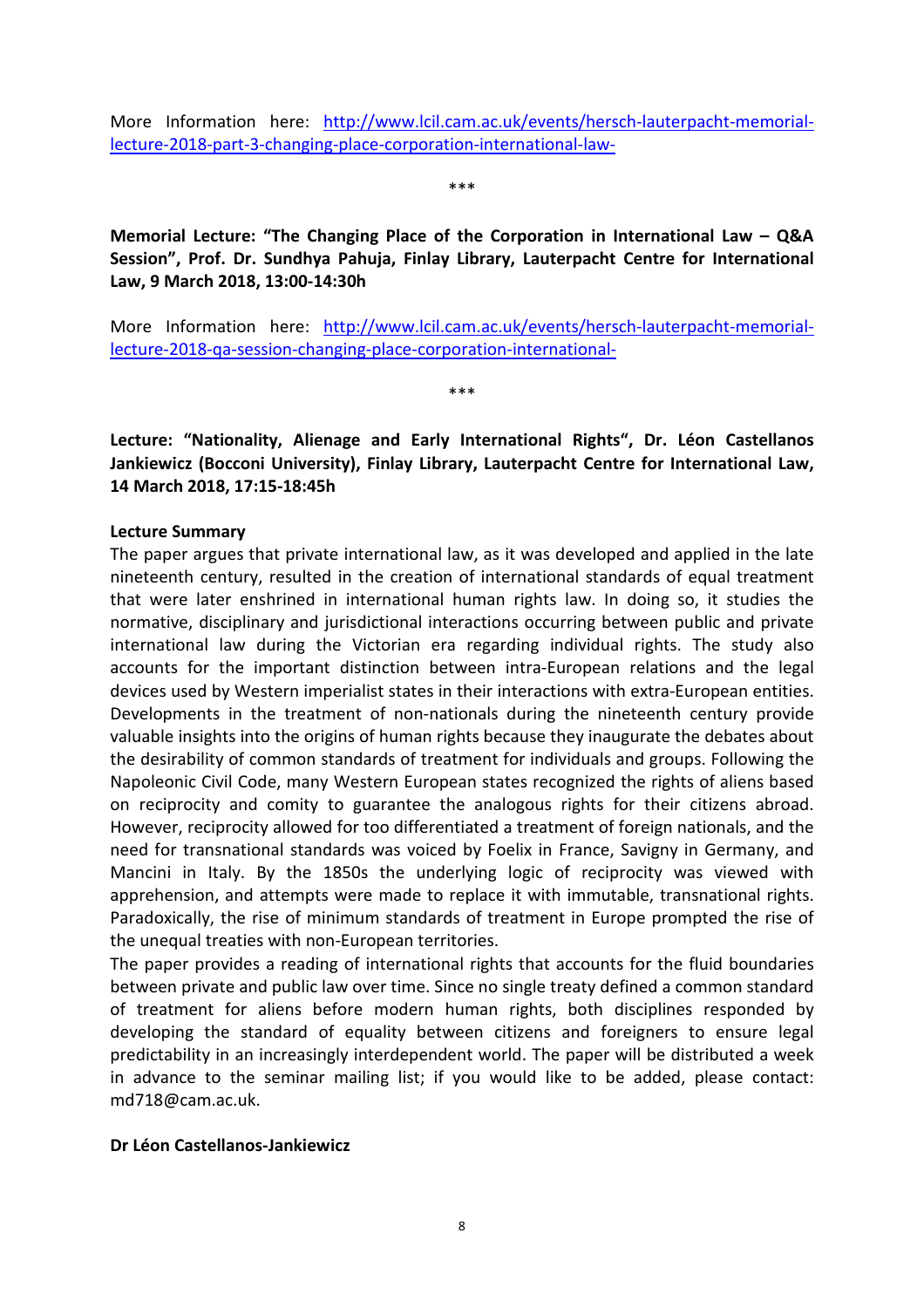Dr Léon Castellanos-Jankiewicz is a Max Weber Fellow at the EUI and Lecturer in the Law of International Organizations at Bocconi University.

More Information here: [http://www.lcil.cam.ac.uk/events/legal-histories-beyond-state](http://www.lcil.cam.ac.uk/events/legal-histories-beyond-state-seminar-nationality-alienage-and-early-international-rights-dr-l)[seminar-nationality-alienage-and-early-international-rights-dr-l](http://www.lcil.cam.ac.uk/events/legal-histories-beyond-state-seminar-nationality-alienage-and-early-international-rights-dr-l)

\*\*\*

<span id="page-11-0"></span>**The international law of mass migration: A history of the present,Yossef Mann-Kanowitz (Haifa University), Hertie School of Governance Berlin, Room 3.65, 14 March 2018, 14.00- 15.30h (please register)**

A talk by Itamar Yossef Mann-Kanowitz (Haifa University) as part of an initiative of the European and Global Governance Research Cluster at the Hertie School of Governance.

To register, please send an e-mail to Andrea Derichs (derichs@hertie-school.org).

More information here: [https://www.hertie-school.org/en/events/event-detail/event/the](https://www.hertie-school.org/en/events/event-detail/event/the-international-law-of-mass-migration-a-history-of-the-present/)[international-law-of-mass-migration-a-history-of-the-present/](https://www.hertie-school.org/en/events/event-detail/event/the-international-law-of-mass-migration-a-history-of-the-present/)

\*\*\*

<span id="page-11-1"></span>**Forum: "Futurum Europae – Europapolitische Herausforderungen für die deutsche Ministerialverwaltung", Prof. Dr. Michael Bauer (Universität Speyer), Rheinland-Pfälzische Landesvertretung in Brüssel (Universität Speyer), 14.-15. März 2018 (anmeldepflichtig, kostenpflichtig)**

#### **Hintergrund:**

In den kommenden Jahren steht die Europäische Union vor gleich mehreren Bewährungsproben. Der bevorstehende Brexit, die anhaltenden Flüchtlingsströme, die neuen und alten Herausforderungen in der Außen- und Sicherheitspolitik, die mögliche Reform der Wirtschafts- und Währungsunion sowie die institutionellen Implikationen der Europawahl 2019 sind nur die prominentesten Herausforderungen, mit denen sich die Mitgliedstaaten und Gemeinschaftsinstitutionen in naher Zukunft beschäftigen müssen. Dabei scheint es insgesamt offen, in welche Richtung sich die EU entwickelt.

Vor diesem Hintergrund gewährt das Forum "Futurum Europae" Einblicke in aktuelle Institutionendynamiken und Politikentwicklungen auf europäischer Ebene. Die Schwerpunkte liegen einerseits auf den Politikfeldern, in denen die EU zuletzt am stärksten gefordert worden ist. Andererseits widmet sich das Forum den Entwicklungsperspektiven der EU im Allgemeinen. Welche Zukunftsvision für die EU gegenwärtig realistisch erscheint, ist daher ebenfalls Diskussionsgegenstand.

#### **Methodik, Didaktik:**

Das Forum "Futurum Europae" dient als Plattform, um Führungskräfte aus der Ministerialverwaltung des Bundes und der Länder mit Spitzenpersonal der EU-Institutionen zusammenzubringen. In Hintergrundgesprächen werden aktuelle Themen in ihren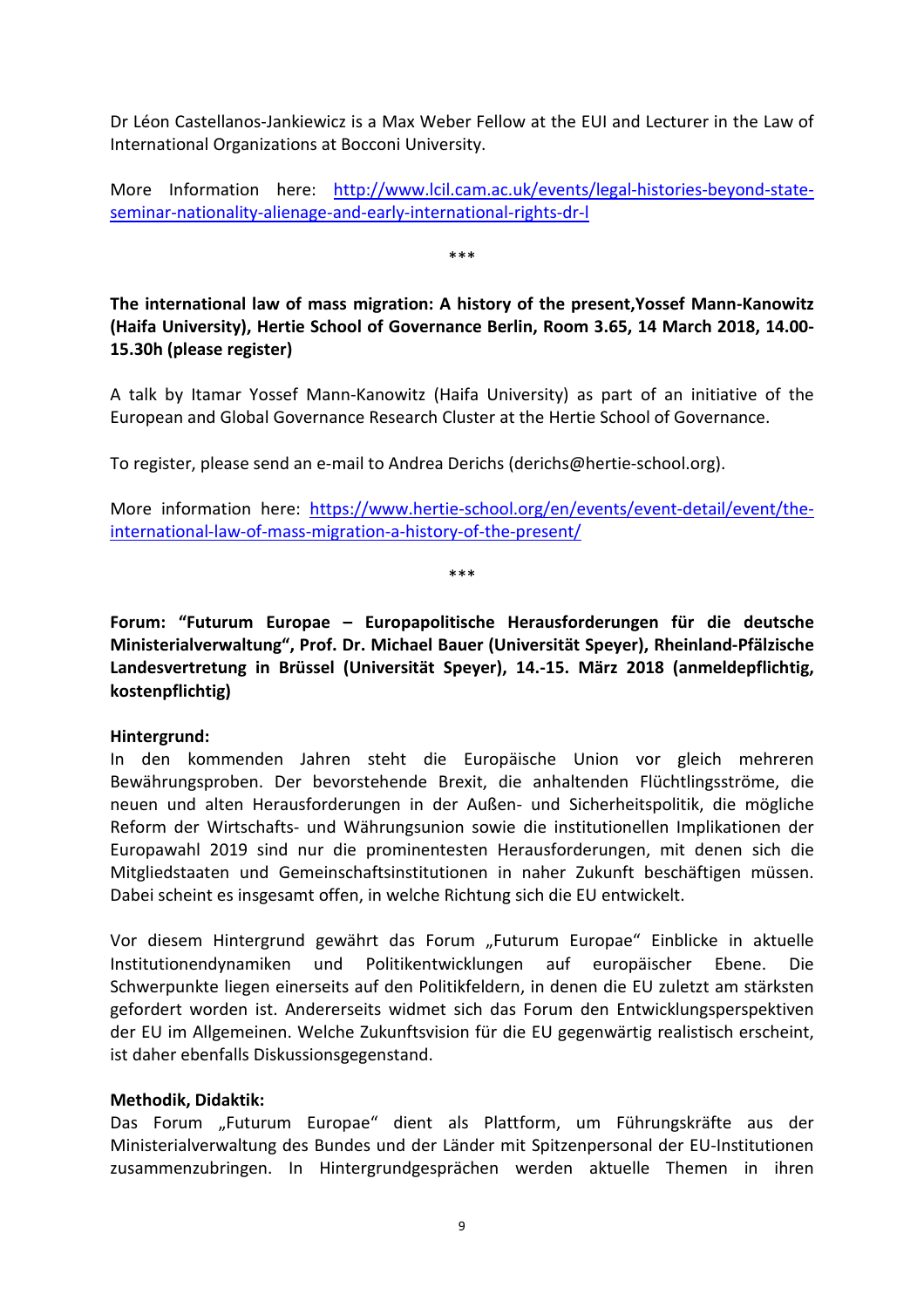politischen und administrativen Facetten diskutiert. Ein intensiver Austausch im kleinen Kreis ermöglicht den Teilnehmerinnen und Teilnehmern, neue Perspektiven und Netzwerke zur Nutzung für die heimatliche Verwaltungsarbeit und Politikberatung zu erschließen.

## **Anmeldung:**

Sie können sich bis zum 28. Februar auf der Website unseres Tagungssekretariats [\(http://www.uni-speyer.de/de/weiterbildung/weiterbildungsprogramm.php\)](http://www.uni-speyer.de/de/weiterbildung/weiterbildungsprogramm.php)) für die Veranstaltung anmelden. Teilnehmende aus der öffentlichen Verwaltung zahlen 400 Euro, sonstige Teilnehmende zahlen 450 Euro. Der Beitrag enthält Verpflegung während der beiden Seminartage und das gemeinsame Abendessen am ersten Veranstaltungstag. Nach der Anmeldung erhalten Sie weitere Hinweise zur Anreise.

## **Kontakt:**

Bei Fragen zur Anmeldung steht Ihnen das Team unseres Tagungssekretariats [\(http://www.uni-speyer.de/de/weiterbildung/anmeldung-kontakt.php\)](http://www.uni-speyer.de/de/weiterbildung/anmeldung-kontakt.php)) gerne zur Verfügung. Inhaltliche Fragen beantwortet Ihnen Herr Stefan Becker (becker@unispeyer.de)

Veranstaltungs-Flyer: [www.uni](http://www.uni-speyer.de/de/weiterbildung/weiterbildungsprogramm.php?&fileId=210)[speyer.de/de/weiterbildung/weiterbildungsprogramm.php?&fileId=210](http://www.uni-speyer.de/de/weiterbildung/weiterbildungsprogramm.php?&fileId=210) Für mehr Informationen: [http://www.uni](http://www.uni-speyer.de/de/weiterbildung/weiterbildungsprogramm.php?seminarId=99)[speyer.de/de/weiterbildung/weiterbildungsprogramm.php?seminarId=99](http://www.uni-speyer.de/de/weiterbildung/weiterbildungsprogramm.php?seminarId=99)

<span id="page-12-0"></span>**Tagung: "Das Verfahren der Richterwahl in Europa", Europa-Universität Viadrina Frankfurt (Oder), Senatssal Nr. 109, 16. März 2018, 09:30-15:45h**

\*\*\*

Für eine Gewährleistung der Funktionstüchtigkeit der Strafjustiz spielt die Richterwahl die entscheidende Rolle. Polnische Reformen der letzten Zeit streben eine radikale Veränderung des Richterwahlverfahrens an. Vorwürfe werden erhoben, dass diese Reformen die Unabhängigkeit der Gerichte sowie der Richter beschränken. Das geplante Projekt bezweckt eine Untersuchung der Kriterien und des Verfahrens der Richterwahl in ausgewählten europäischen Staaten. Insbesondere sind in Österreich, England, Holland, Frankreich, Deutschland und in der Schweiz geltende Vorschriften zu analysieren. Zum Forschungsgegenstand gehören nicht nur gesetzliche Regelungen, sondern auch solche mit Verfassungsrang. Eine besondere Aufmerksamkeit wird der Frage gewidmet, welchen Einfluss Politiker auf die Richterwahl in den jeweiligen europäischen Staaten haben. Aufgrund dieser Rechtsvergleichung werden polnische Reformen der Richterwahl bewertet. Für den 16. März 2018 ist eine wissenschaftliche Tagung geplant, die der Gewinnung von empirischem Forschungsmaterial dienen soll.

Mehr Informationen hier[: https://www.rewi.europa](https://www.rewi.europa-uni.de/de/lehrstuhl/pr/polstrafrecht/forschung/richterwahl/Programm-DE1.pdf)[uni.de/de/lehrstuhl/pr/polstrafrecht/forschung/richterwahl/Programm-DE1.pdf](https://www.rewi.europa-uni.de/de/lehrstuhl/pr/polstrafrecht/forschung/richterwahl/Programm-DE1.pdf)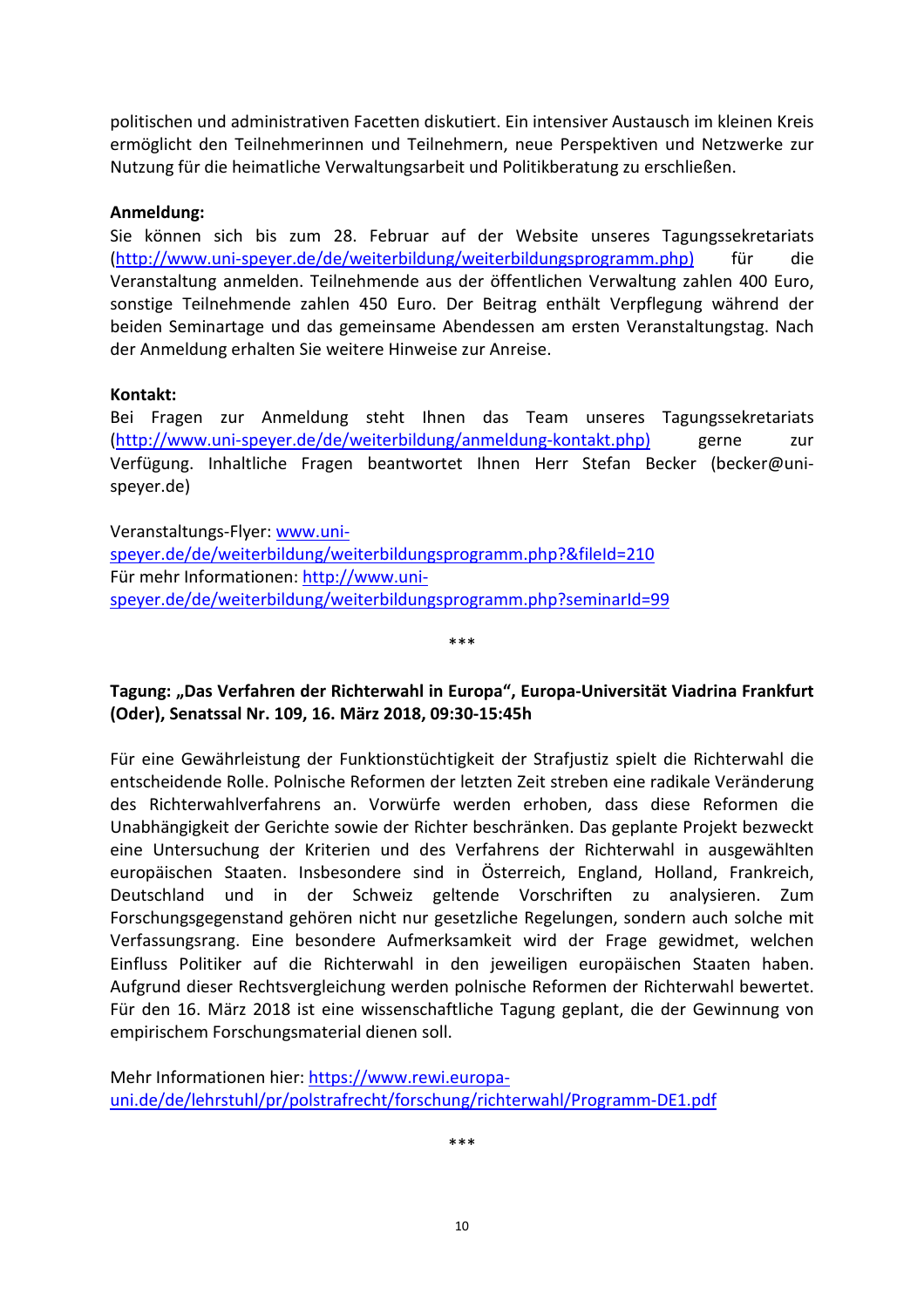<span id="page-13-0"></span>**Lecture: "The Common Sense of Anti-Impunity: Human Rights, Amnesties and Sexual Violence in Conflict", Karen Engle (University of Texas), Finlay Library, Lauterpacht Centre for International Law, 16 March 2018, 13:00-14:30h**

## **Lecture Summary**

In the 21st century, fighting impunity has become both the rallying cry and a metric of progress for international human rights advocacy and law. Whereas in an earlier era, criminal punishment was considered one tool among many, it has now become common sense that the absence of criminal sanction ("impunity") is the principal harm to be addressed by human rights and that criminal sanction ("anti-impunity") is the key means by which not only to respond to human rights violations, but to promote sustainable peace and foster justice.

This lecture traces the anti-impunity turn in human rights in two sites: 1) the rejection of amnesties for gross human rights violations, even when the amnesties are made a condition of peaceful transition; and 2) international criminal legal developments that treat rape and sexual violence as the quintessential harm that women suffer during conflict. These examples both highlight the common sense and offer reasons to be skeptical of it.

## **Karen Engle**

Karen Engle is the Minerva House Drysdale Regents Chair in Law and founder and co-director of the Bernard and Audre Rapoport Center for Human Rights and Justice at the University of Texas at Austin. She is also an affiliated faculty member in Latin American Studies and Women's and Gender Studies. She researches and writes on the interaction between social movements and law, particularly in the fields of international human rights law, international criminal law, and Latin American law. She is author of numerous scholarly articles and The Elusive Promise of Indigenous Development: Rights, Culture, Strategy (Duke University Press, 2010), which received the Best Book Award from the American Political Science Association Section on Human Rights. She is co-editor of "Anti-Impunity and the Human Rights Agenda (Cambridge University Press, 2016), and is finalizing a book manuscript entitled "The Grip of Sexual Violence in Conflict: From Human Rights to Criminal Law." Engle received a Bellagio Residency Fellowship from the Rockefeller Foundation in 2009 and was a Fulbright Senior Specialist in Bogotá in 2010. She was the 2016-17 Deborah Lunder and Alan Ezekowitz Founders' Circle Member at the Institute for Advanced Study in Princeton.

More Information here: [http://www.lcil.cam.ac.uk/events/lcil-friday-lecture-common-sense](http://www.lcil.cam.ac.uk/events/lcil-friday-lecture-common-sense-anti-impunity-human-rights-amnesties-and-sexual-violence-c-0)[anti-impunity-human-rights-amnesties-and-sexual-violence-c-0](http://www.lcil.cam.ac.uk/events/lcil-friday-lecture-common-sense-anti-impunity-human-rights-amnesties-and-sexual-violence-c-0)

\*\*\*

<span id="page-13-1"></span>**7th Annual Cambridge International Law Conference: 'Non-State Actors and International Law', University of Cambridge, Cambridge International Law Journal, 3 - 4 April 2018 (please register)** 

The Cambridge International Law Journal is pleased to open the registration for the 7th Annual Cambridge International Law Conference.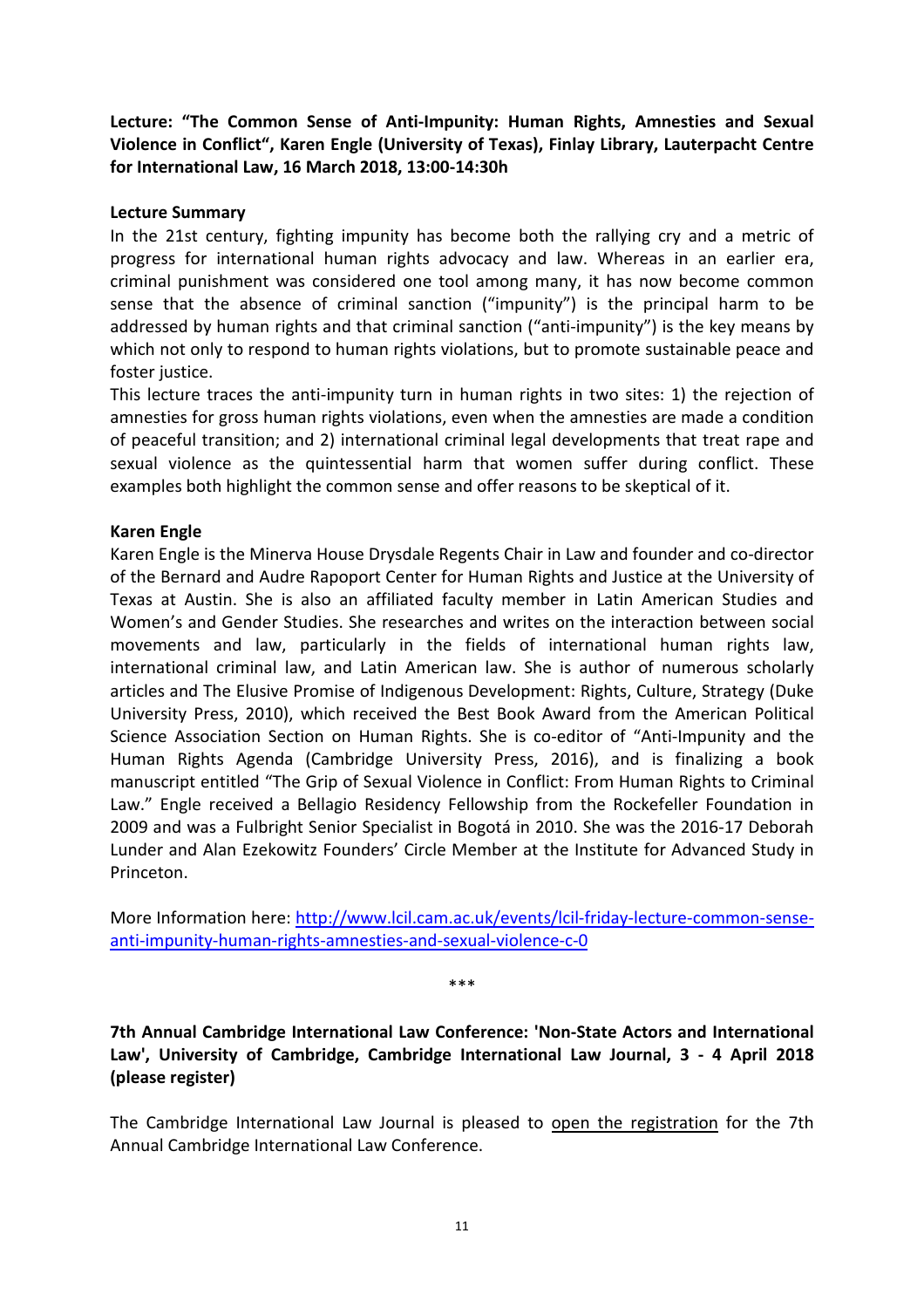The Conference will be held at the Faculty of Law, University of Cambridge, on **3-4 April 2018**.

This year's theme is **'Non-State Actors and International Law'** and will feature a broad range of panels that discuss pressing topics under this theme. We are delighted to announce that Professor Olivier De Schutter of the Université catholique de Louvain, member of the UN Committee on Economic, Social and Cultural Rights and former UN Special Rapporteur, and Professor Jorge E. Viñuales of the University of Cambridge will deliver the keynote addresses for the Conference.

Registration and other relevant details about the Conference may be found here [http://cilj.co.uk/conference/.](http://cilj.co.uk/conference/)

\*\*\*

<span id="page-14-0"></span>**Lecture: "Decline of International Refugee Law?", Terje Einarsen (University of Bergen), KFG Research Group - The International Rule of Law - Rise or Decline?, Humboldt University Berlin, Room 212, 23 April 2018, 18:15-19:45h**

Terje Einarsen is Professor of Law at the University of Bergen and Senior Research Associate at the University of London. He was previously a judge as well as a member of the immigration board of appeals in Norway. His areas of research include international criminal law, human rights law, refugee law as well as asylum and immigration law. Recently he has published works on the concept of universal crimes in international law, the universal asylum system and the right to refugee status.

More information here: [http://kfg](http://kfg-intlaw.de/News%20and%20Events/news_einzel.php?ID=102)[intlaw.de/News%20and%20Events/news\\_einzel.php?ID=102](http://kfg-intlaw.de/News%20and%20Events/news_einzel.php?ID=102)

## \*\*\*

## <span id="page-14-1"></span>**Lecture: "Sovereign Debt in the 21st Century", Lee Buchheit (Gottlieb Steen & Hamilton LLP), 15 May 2018, 18:00-19:00h**

#### **Lecture Summary**

The accelerating growth in sovereign debt stocks around the globe will profoundly affect the lives of billions of people in this century. Over-borrowing by, and over-lending to, sovereign debtors is not a new phenomenon. The last quarter of the 20th century saw its fair share of sovereign debt problems starting with the Latin American debt crisis that began in 1982. How will the resolution of unsustainable sovereign debts in this century differ from similar exercises in the past?

#### **Lee Buchheit**

Lee Buchheit is a senior partner in the Sovereign Practice Group at Cleary Gottlieb Steen & Hamilton LLP, based in New York. He has previously served in the Washington, D.C., London and Hong Kong offices of the Firm. Mr. Buchheit regularly advises sovereign borrowers on their debt management activities. Over the last 35 years, Mr. Buchheit has worked on the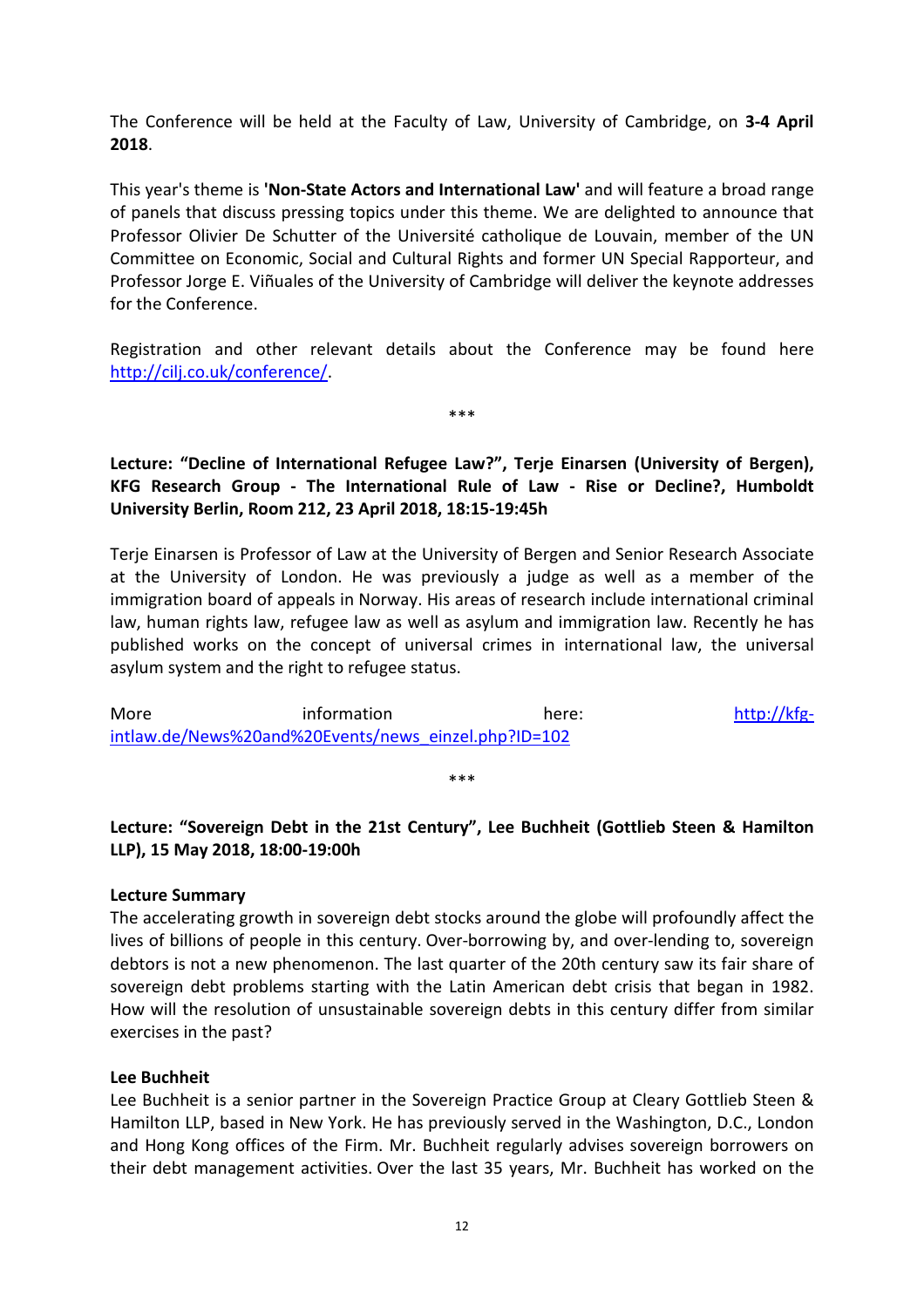debt restructurings of more than 24 countries including Mexico, the Philippines, Russia, Iraq, Greece and Argentina.

More Information here: [http://www.lcil.cam.ac.uk/events/lcil-event-sovereign-debt-21st](http://www.lcil.cam.ac.uk/events/lcil-event-sovereign-debt-21st-century-lee-buchheit)[century-lee-buchheit](http://www.lcil.cam.ac.uk/events/lcil-event-sovereign-debt-21st-century-lee-buchheit)

\*\*\*

<span id="page-15-0"></span>**Lecture: "When Humans become Migrants: Study of the European Court of Human Rights with an Inter-American Counterpoint", Dr. Marie-Bénédicte Dembour (University of Brighton), Gebäude UniS (Schanzeneckstrasse 1, CH-3012 Bern), Universität Bern, 24. Mai 2018, 18:15-19:45h**

#### **Résumé**

Le « nccr – on the move » est un Pôle de recherche national consacré aux études de migration et de mobilité. Public Lecture Series Spring 2018.

#### **Intervenant(s)**

Marie-Bénédicte Dembour, Brighton Business School, University of Brighton. Discussant: Alberto Achermann, Institute of Public Law, University of Bern

#### **Contact**

info@nccr-onthemove.ch

Pour de plus amples informations: [http://nccr-onthemove.ch/wp\\_live14/wp](http://nccr-onthemove.ch/wp_live14/wp-content/uploads/2018/01/nccrotm-Public-Lecture-Series-Spring-2018-Final-Web.pdf)[content/uploads/2018/01/nccrotm-Public-Lecture-Series-Spring-2018-Final-Web.pdf](http://nccr-onthemove.ch/wp_live14/wp-content/uploads/2018/01/nccrotm-Public-Lecture-Series-Spring-2018-Final-Web.pdf)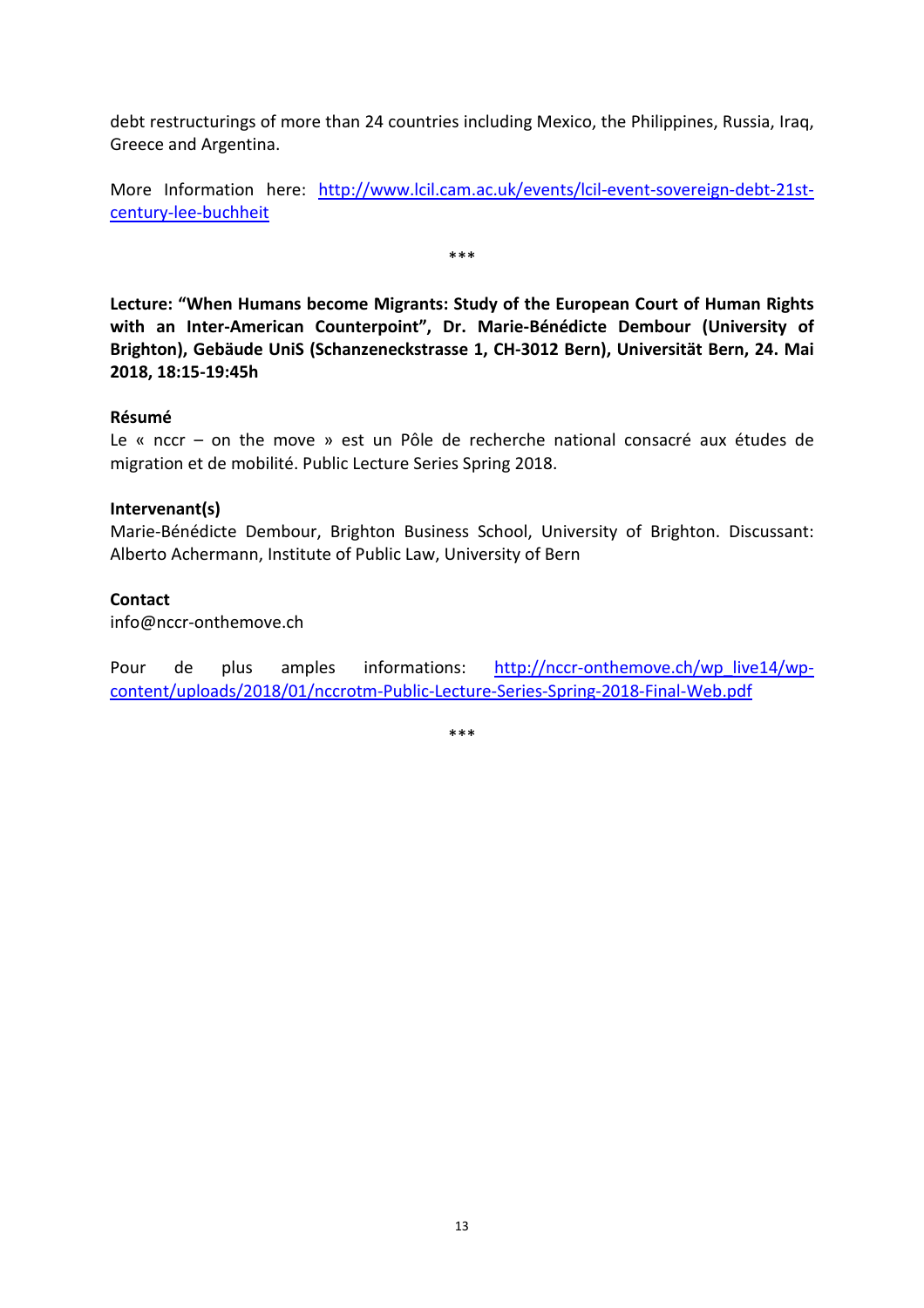## **II. Stellenausschreibungen**

## <span id="page-16-1"></span><span id="page-16-0"></span>**Eine Stelle als Wissenschaftliche\*r Mitarbeiter\*in 50%, Universität Hamburg, Rechtswissenschaft/Gleichstellungsreferat (Bewerbungsfrist: 22. Februar 2018)**

Ab dem 1.04.2018 ist die Stelle einer/eines wissenschaftlichen Mitarbeiterin/Mitarbeiters gemäß § 28 Abs. 1 HmbHG zu besetzen.

Die Vergütung erfolgt nach der Entgeltgruppe 13 TV-L. Die wöchentliche Arbeitszeit entspricht 50% der regelmäßigen wöchentlichen Arbeitszeit.

Die Befristung des Vertrages erfolgt auf der Grundlage von § 2 Wissenschaftszeitvertragsgesetz. Die Befristung ist vorgesehen für die Dauer von zunächst drei Jahren.

Die Universität strebt die Erhöhung des Anteils von Frauen am wissenschaftlichen Personal an und fordert deshalb qualifizierte Frauen nachdrücklich auf, sich zu bewerben. Frauen werden im Sinne des Hamburgischen Gleichstellungsgesetzes bei gleichwertiger Qualifikation vorrangig berücksichtigt.

## Aufgaben:

Zu den Aufgaben einer wissenschaftlichen Mitarbeiterin/eines wissenschaftlichen Mitarbeiters gehören wissenschaftliche Dienstleistungen vorrangig in der Forschung und der Lehre. Es besteht Gelegenheit zur wissenschaftlichen Weiterbildung, insbesondere zur Anfertigung einer Dissertation; hierfür steht mindestens ein Drittel der jeweiligen Arbeitszeit zur Verfügung.

## Aufgabengebiet:

Der Schwerpunkt der Aufgaben liegt primär im Bereich des Gleichstellungsreferates. Hierzu zählt u.a. der die Koordination eines Mentoring- und Coaching-Programmes für junge Wissen- schaftlerinnen sowie die (Mit-)Organisation von Veranstaltungen im Bereich der gender- und gleichstellungsspezifischen Forschung und Lehre.

Im Rahmen der Tätigkeit besteht eine Lehrverpflichtung pro Semester in Höhe von derzeit 2,25 LVS.

## Einstellungsvoraussetzungen:

Abschluss eines den Aufgaben entsprechenden Hochschulstudiums. Erfahrung und Freude mit der Koordinierung und Organisation von Projekten. Interesse an Gleichstellungsthemen und Legal Gender Studies. Selbstständige Arbeitsweise, Eigeninitiative und Organisationstalent. Sprachkenntnise sind ebenfalls von Vorteil.

Schwerbehinderte haben Vorrang vor gesetzlich nicht bevorrechtigten Bewerberinnen/Bewerbern bei gleicher Eignung, Befähigung und fachlicher Leistung.

Für nähere Informationen wenden Sie sich bitte an die Gleichstellungsbeauftragte, Frau Anne Dienelt (gleichstellung.jura@uni-hamburg.de) oder schauen Sie im Internet unter [https://www.jura.uni-hamburg.de/ueber-die-fakultaet/gremien](https://www.jura.uni-hamburg.de/ueber-die-fakultaet/gremien-beauftragte/gleichstellungsbeauftragte.html)[beauftragte/gleichstellungsbeauftragte.html](https://www.jura.uni-hamburg.de/ueber-die-fakultaet/gremien-beauftragte/gleichstellungsbeauftragte.html) nach.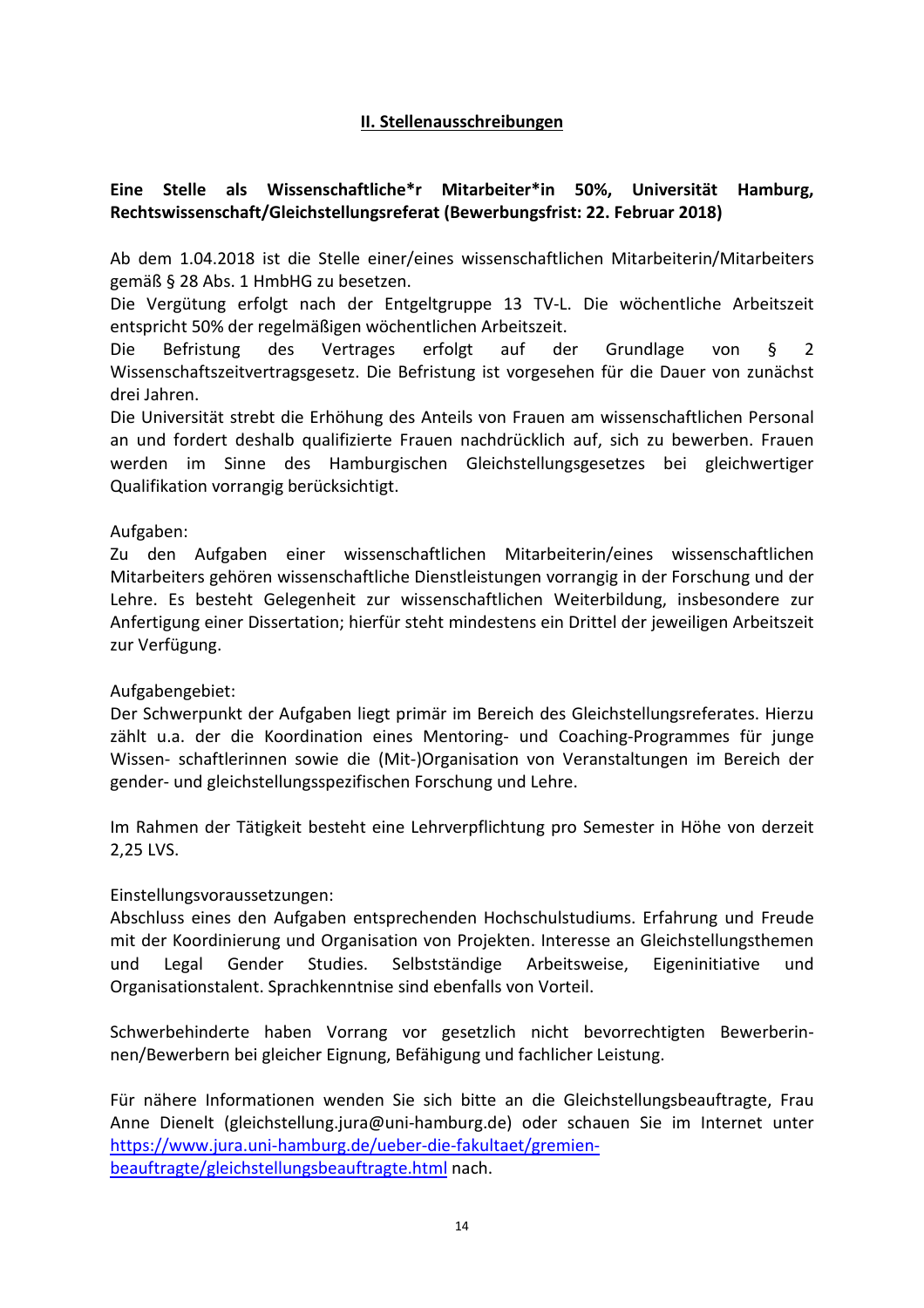Bitte senden Sie Ihre Bewerbung mit den üblichen Unterlagen (Bewerbungsschreiben, tabellarischer Lebenslauf, Hochschulabschluss) bis zum 22.02.2018 in EINEM PDF-Dokument an: gleichstellung.jura@uni-hamburg.de

\*\*\*

<span id="page-17-0"></span>**Un poste pour Assistant\*e (80%), Université de Lausanne, Centre de droit public et de droit constitutionnel, Prof. Dr. Vincent Martenet (Délai de postulation: 23 Février 2018)**

#### **Introduction**

Lieu d'enseignement, de recherche et de vie, l'UNIL rassemble plus de 14'300 étudiant·e·s et près de 3'900 membres du personnel, du corps professoral et de la recherche. Idéalement situé au bord du lac et au centre-ville, son campus réunit quelque 120 nationalités.

#### **Présentation**

Afin de compléter son équipe, le Centre de droit public de l'Ecole de droit de la Faculté de droit, des sciences criminelles et d'administration publique est à la recherche d'un·e assistant·e diplômé·e en droit constitutionnel (Prof. Vincent Martenet).

#### **Informations liées au poste**

Entrée en fonction : 01.04.2018 Durée du contrat : 1 an, renouvelable 2 x 2 ans, maximum 5 ans Taux d'activité : 80 % Lieu de travail : Lausanne-Chamberonne.

#### **Vos activités**

Desciption des tâches:

-50% du taux d'activité sera dédié à la réalisation d'une thèse.

-50% du taux d'activité au maximum sera consacré à l'assistanat, à savoir soutien aux tâches d'enseignement et de recherche (encadrement des travaux pratiques, travaux de recherche pour le professeur, notamment) ainsi que rédaction d'articles personnels pour des revues ou des colloques.

#### **Votre profil**

Nous souhaitons engager, afin de compléter notre équipe, une personne avec le profil suivant :

-Master en droit

-Volonté de rédiger une thèse en droit constitutionnel ou en droit public économique

#### **Vos avantages**

Un cadre de travail agréable dans un environnement académique multiculturel et diversifié. Des possibilités de formation continue, une multitude d'activités et d'autres avantages à découvrir.

#### **Pour tout renseignement complémentaire**

Prof. Vincent Martenet: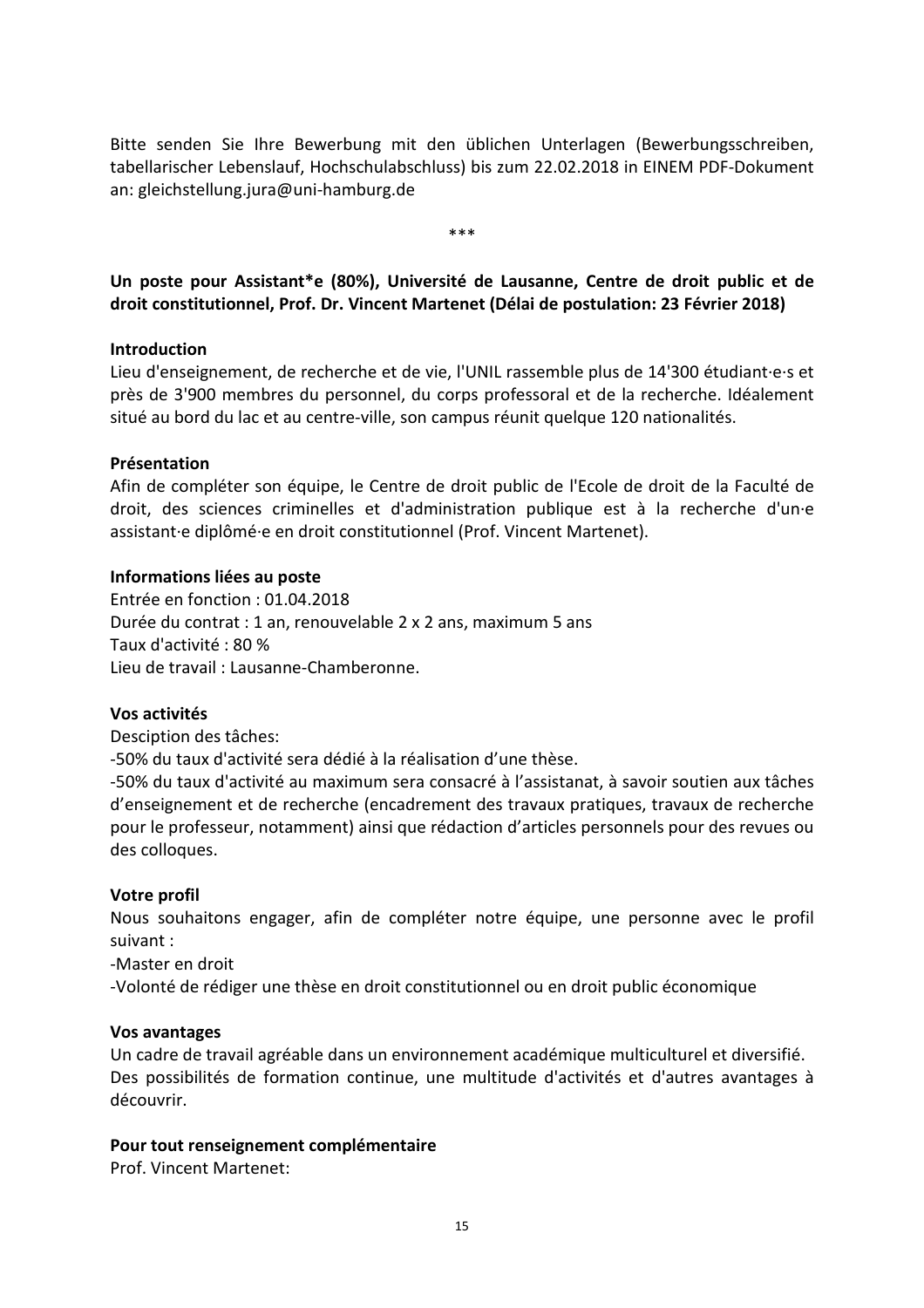Vincent.Martenet@unil.ch

## **Votre dossier de candidature**

Délai de postulation : 23.02.2018

Requisition ID: 13281

Nous vous prions de bien vouloir nous transmettre votre dossier complet en format Word ou PDF.

Il ne sera pris en compte que les candidatures adressées par le biais de ce site.

Nous vous remercions de votre compréhension.

## **Remarques**

Soucieuse de promouvoir une représentation équitable des femmes et des hommes parmi son personnel, l'Université encourage des candidatures féminines.

Pour de plus amples informations:

[https://career5.successfactors.eu/career?career%5fns=job%5flisting&company=universitdP](https://career5.successfactors.eu/career?career%5fns=job%5flisting&company=universitdP&navBarLevel=JOB%5fSEARCH&rcm%5fsite%5flocale=en%5fUS&site=VjItZy84VGQ5U1B5c09CRGlJeTlzUHdlZz09%3f&career_job_req_id=13281&selected_lang=fr_FR&jobAlertController_jobAlertId=&jobAlertController_jobAlertName=&_s.crb=lErHHap1Eb5X1onj1lYjZ%2faedek%3d) [&navBarLevel=JOB%5fSEARCH&rcm%5fsite%5flocale=en%5fUS&site=VjItZy84VGQ5U1B5c09](https://career5.successfactors.eu/career?career%5fns=job%5flisting&company=universitdP&navBarLevel=JOB%5fSEARCH&rcm%5fsite%5flocale=en%5fUS&site=VjItZy84VGQ5U1B5c09CRGlJeTlzUHdlZz09%3f&career_job_req_id=13281&selected_lang=fr_FR&jobAlertController_jobAlertId=&jobAlertController_jobAlertName=&_s.crb=lErHHap1Eb5X1onj1lYjZ%2faedek%3d) [CRGlJeTlzUHdlZz09%3f&career\\_job\\_req\\_id=13281&selected\\_lang=fr\\_FR&jobAlertController](https://career5.successfactors.eu/career?career%5fns=job%5flisting&company=universitdP&navBarLevel=JOB%5fSEARCH&rcm%5fsite%5flocale=en%5fUS&site=VjItZy84VGQ5U1B5c09CRGlJeTlzUHdlZz09%3f&career_job_req_id=13281&selected_lang=fr_FR&jobAlertController_jobAlertId=&jobAlertController_jobAlertName=&_s.crb=lErHHap1Eb5X1onj1lYjZ%2faedek%3d) [\\_jobAlertId=&jobAlertController\\_jobAlertName=&\\_s.crb=lErHHap1Eb5X1onj1lYjZ%2faedek%](https://career5.successfactors.eu/career?career%5fns=job%5flisting&company=universitdP&navBarLevel=JOB%5fSEARCH&rcm%5fsite%5flocale=en%5fUS&site=VjItZy84VGQ5U1B5c09CRGlJeTlzUHdlZz09%3f&career_job_req_id=13281&selected_lang=fr_FR&jobAlertController_jobAlertId=&jobAlertController_jobAlertName=&_s.crb=lErHHap1Eb5X1onj1lYjZ%2faedek%3d) [3d](https://career5.successfactors.eu/career?career%5fns=job%5flisting&company=universitdP&navBarLevel=JOB%5fSEARCH&rcm%5fsite%5flocale=en%5fUS&site=VjItZy84VGQ5U1B5c09CRGlJeTlzUHdlZz09%3f&career_job_req_id=13281&selected_lang=fr_FR&jobAlertController_jobAlertId=&jobAlertController_jobAlertName=&_s.crb=lErHHap1Eb5X1onj1lYjZ%2faedek%3d)

\*\*\*

<span id="page-18-0"></span>**Eine Stelle als wissenschaftlche\*r Mitarbeiter\*in (75%), Martin-Luther-Universität Halle-Wittenberg, Professur für Öffentliches Recht, Europarecht und internationales Wirtschaftsrecht, Prof. Dr Christian Tietje (Bewerbungsfrist: 28. Februar 2018)**

An der Martin-Luther-Universität Halle-Wittenberg, Juristische und Wirtschaftswissenschaftliche Fakultät, Juristischer Bereich, ist ab dem 01.07.2018 die *auf drei Jahre befristete* Stelle einer/eines Wissenschaftlichen Mitarbeiterin / Mitarbeiters zu besetzen.

Teilzeitbeschäftigung: 75 %

Die Vergütung erfolgt je nach Aufgabenübertragung und Erfüllung der persönlichen Voraussetzungen bis zur Entgeltgruppe 13 TV-L.

Voraussetzungen:

- Die Ausschreibung richtet sich an Absolventinnen und Absolventen eines juristischen Studiums an einer US-amerikanischen Law School mit dem Abschluss J.D. Der Abschluss sollte spätestens zum Einstellungstermin vorliegen.
- Englisch als Muttersprache ist erwünscht.
- Weitere Sprachkenntnisse in zumindest Französisch, Hindi, Spanisch und Deutsch.
- Überdurchschnittliche wissenschaftliche und praktische Kenntnisse und Interessen im internationalen Recht und der Rechtsvergleichung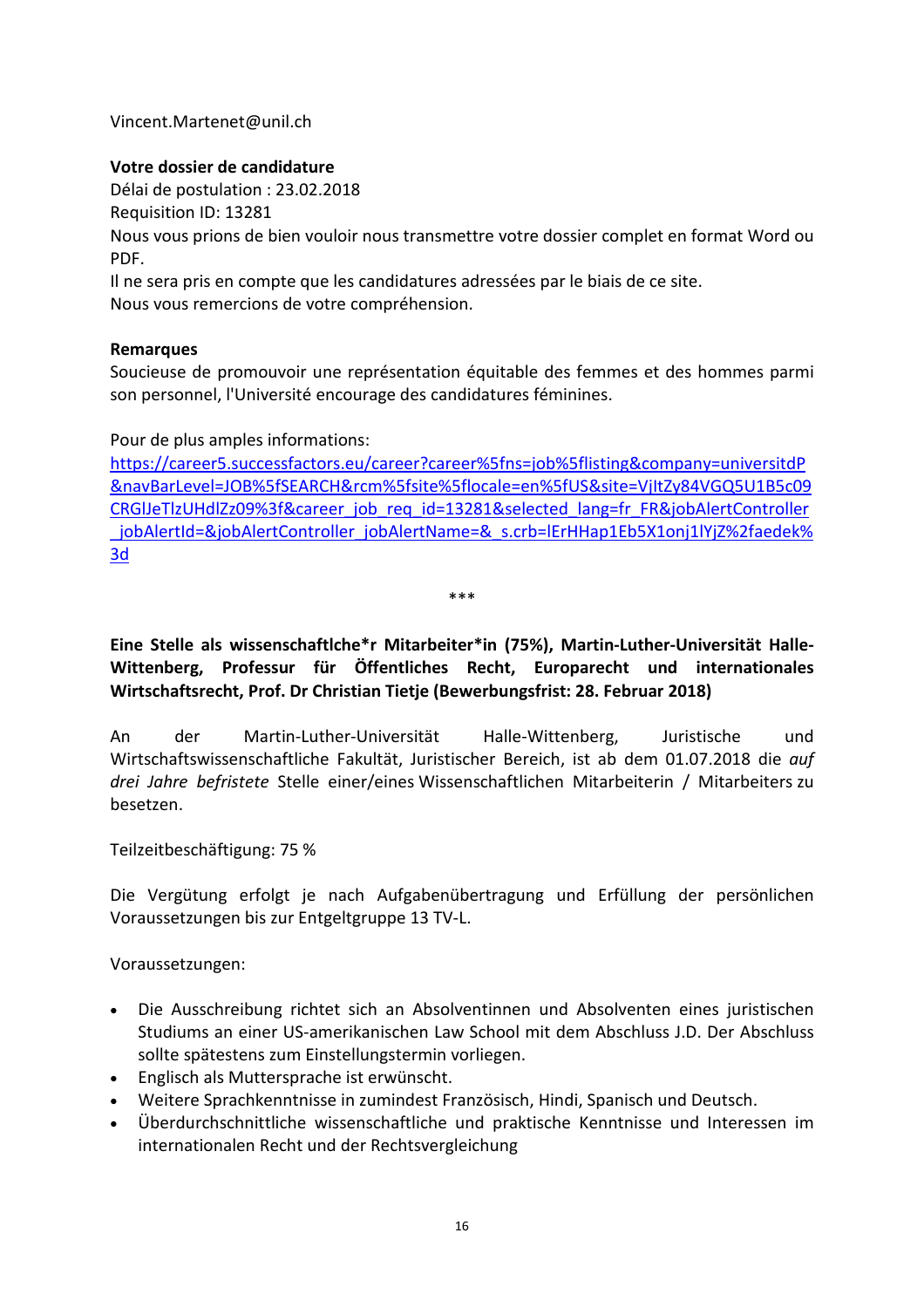- Erfahrung als Teilnehmer/in und/oder Betreuer/in in einem internationalrechtlichen Moot Court.
- Praktische Erfahrung als journal editor.

## Arbeitsaufgaben:

- Zu den Arbeitsaufgaben des/der Stelleninhabers/in gehört die Unterstützung der Arbeiten am Institut für Wirtschaftsrecht in Lehre und Forschung in Fragen des Völkerrechts, der Rechtsvergleichung und des internationalen Wirtschaftsrechts. Hierzu gehört auch die Durchführung selbständiger vorlesungsbegleitender Lehrveranstaltungen, die Betreuung studentischer Moot Court Teams sowie die Mitarbeit an Kooperationsprojekten mit Universitäten in Indien, Afrika und Europa.
- Gelegenheit zur Promotion ist gegeben.

Schwerbehinderte Bewerberinnen und Bewerber werden bei gleicher Eignung und Befähigung bevorzugt berücksichtigt. Frauen werden nachdrücklich aufgefordert, sich zu bewerben.

Nähere Auskünfte erhalten Sie von Prof. Dr. Christian Tietje, Tel.: 0345 55-23180, E-Mail: christian.tietje@jura.uni-halle.de

Ihre Bewerbung richten Sie bitte unter Angabe der Reg.-Nr. 3-1360/18-H mit den üblichen Unterlagen

bis zum 28.02.2018 an die Martin-Luther-Universität Halle-Wittenberg, Juristische und Wirtschaftswissenschaftliche Fakultät, Juristischer Bereich, Prof. Dr. Christian Tietje, 06099 Halle (Saale).

Die Ausschreibung erfolgt unter Vorbehalt eventueller haushaltsrechtlicher Restriktionen.

Bewerbungskosten werden von der Martin-Luther-Universität nicht erstattet. Bewerbungsunterlagen werden nur zurückgesandt, wenn ein ausreichend frankierter Rückumschlag beigefügt wurde.

Eine elektronische Bewerbung ist erwünscht.

Weitere Informationen hier: [http://www.verwaltung.uni](http://www.verwaltung.uni-halle.de/dezern3/Ausschr/18_218.pdf)[halle.de/dezern3/Ausschr/18\\_218.pdf](http://www.verwaltung.uni-halle.de/dezern3/Ausschr/18_218.pdf)

\*\*\*

<span id="page-19-0"></span>**Eine Stelle als wissenschaftliche\*r Mitarbeiter\*in (50%), Martin-Luther-Universität Halle-Wittenberg, Lehrstuhl für Deutsches, Europäisches und Internationales Öffentliches Recht, Prof. Dr. Dirk Hanschel (Bewerbungsfrist: 28 Februar 2018)**

An der Martin-Luther-Universität Halle-Wittenberg, Juristischer Bereich, Lehrstuhl für Deutsches, Europäisches und Internationales Öffentliches Recht, ist ab dem 1. April 2018 die *auf drei Jahre befristete* Stelle einer/eines Wissenschaftlichen Mitarbeiterin / Mitarbeiters zu besetzen.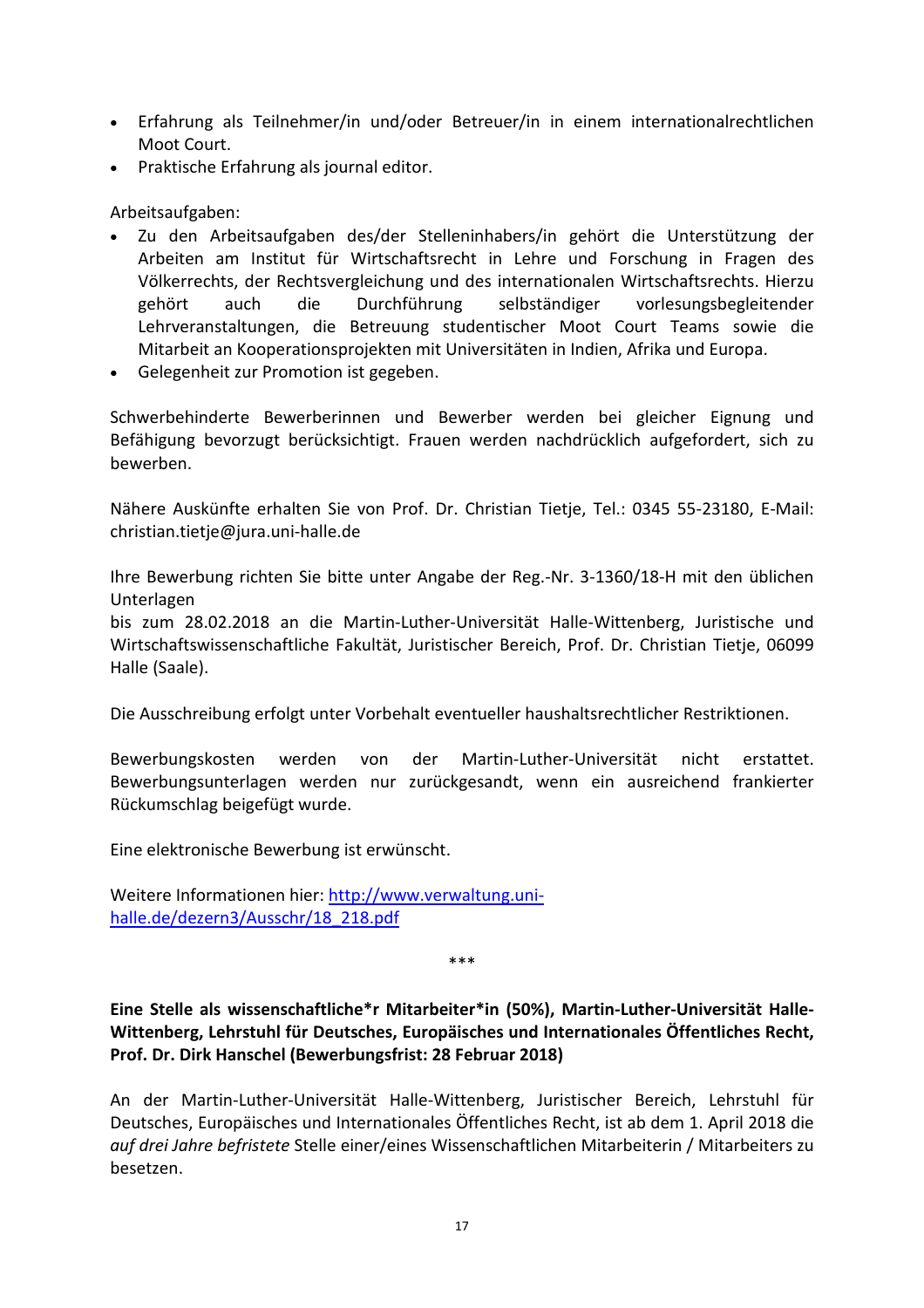Teilzeitbeschäftigung: 50 %

Die Eingruppierung erfolgt je nach Aufgabenübertragung und Erfüllung der persönlichen Voraussetzungen bis zur Entgeltgruppe 13 TV-L.

## Voraussetzungen:

- Die Ausschreibung richtet sich an überdurchschnittliche Absolventinnen und Absolventen eines rechtswissenschaftlichen Studiums, vorzugsweise mit Schwerpunktsetzung im Bereich des öffentlichen Rechts, insbesondere des Völker- und Europarechts.

- Interesse an Fragen des Menschenrechtsschutzes, des internationalen Umweltrechts, des Rechts internationaler Organisationen und des vergleichenden Verfassungsrechts wird vorausgesetzt, ebenso wie die Freude an interdisziplinärer Arbeit.

- Die fließende Beherrschung der englischen Sprache wird erwartet, Kenntnisse mindestens einer weiteren Fremdsprache (insbesondere Französisch/Spanisch) mit entsprechenden Auslandsaufenthalten sind erwünscht.

- Universitäre Arbeitserfahrung ist von Vorteil. Besonderer Wert wird auf die Fähigkeit zur Teamarbeit gelegt.

Arbeitsaufgaben:

- Zu den Arbeitsaufgaben gehört zum einen die Mitwirkung an der Forschung des Lehrstuhls, etwa im Rahmen der Erstellung von Publikationen, der Durchführung wissenschaftlicher Tagungen oder der Ausarbeitung von Drittmittelanträgen.

- Zum anderen wird eine Mitarbeit mit Blick auf die vielfältigen Aufgaben in der Lehre im gesamten Bereich des deutschen öffentlichen Rechts erwartet.

- Zu den Arbeitsaufgaben gehören ebenso die Durchführung von vorlesungsbegleitenden Kolloquien gemäß LVVO LSA sowie die Übernahme von Korrekturleistungen, Klausuraufsichten und didaktischer Fortbildung. Gelegenheit zur Promotion ist gegeben.

Schwerbehinderte Bewerberinnen und Bewerber werden bei gleicher Eignung und Befähigung bevorzugt berücksichtigt. Frauen werden nachdrücklich aufgefordert, sich zu bewerben.

Nähere Auskünfte erhalten Sie von Herrn Prof. Dr. Dirk Hanschel, Tel.: 0345 55-23170, Email: dirk.hanschel@jura.uni-halle.de

Ihre Bewerbung richten Sie bitte unter Angabe der Reg.-Nr. 3-1358/18-H mit den üblichen Unterlagen

bis zum 28.02.2018 *gerne auch per E-Mail* an dirk.hanschel@jura.uni-halle.de *oder per Post*  an die Martin-Luther- Universität Halle-Wittenberg, Juristische und Wirtschaftswissenschaftliche Fakultät, Juristischer Bereich,

Lehrstuhl für Deutsches, Europäisches und Internationales Öffentliches Recht, Herrn Prof. Dr. Hanschel, 06099 Halle (Saale).

Die Ausschreibung erfolgt unter Vorbehalt eventueller haushaltsrechtlicher Restriktionen.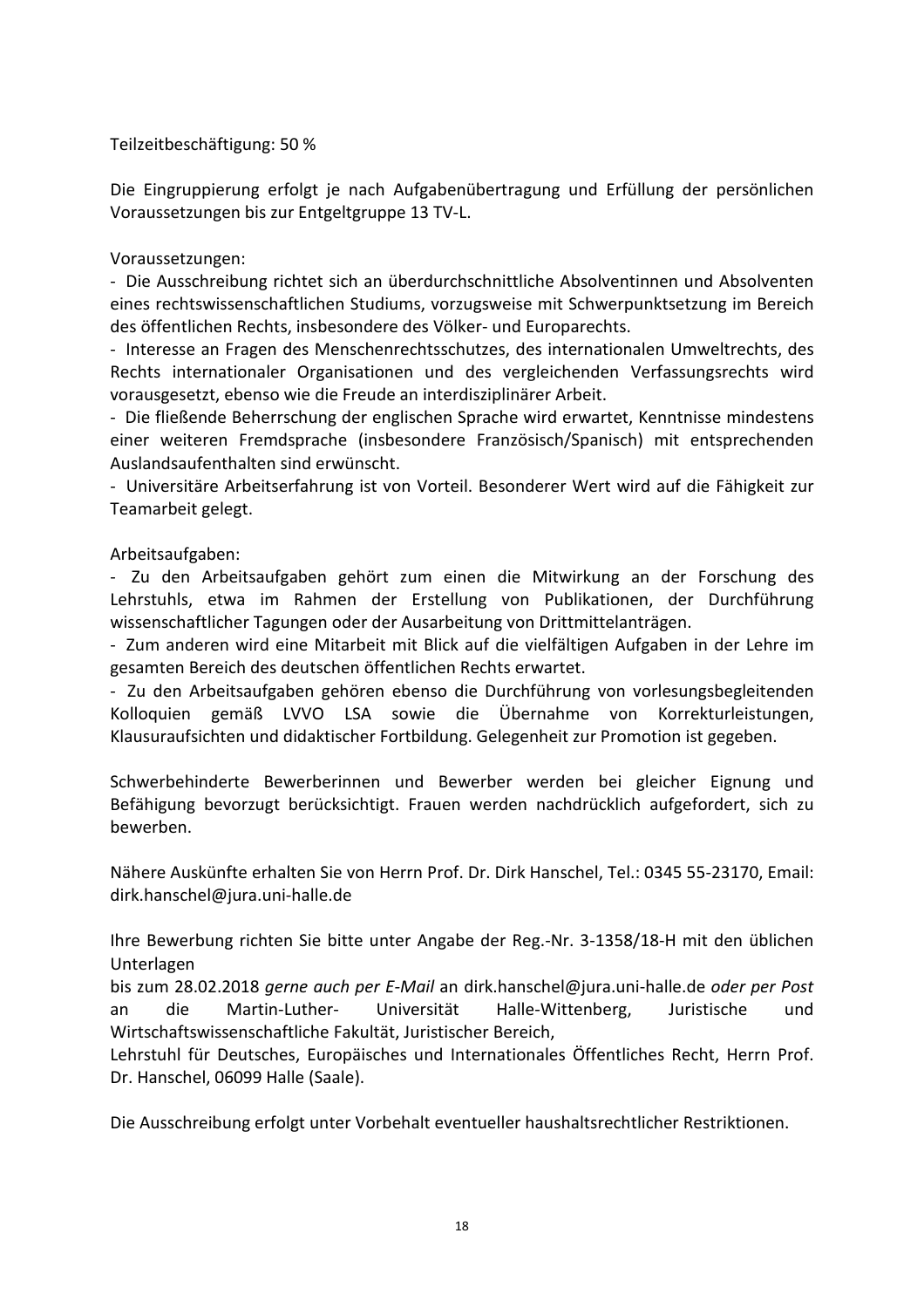Bewerbungskosten werden von der Martin-Luther-Universität nicht erstattet. Bewerbungsunterlagen werden nur zurückgesandt, wenn ein ausreichend frankierter Rückumschlag beigefügt wird.

Weitere Informationen hier: [http://www.verwaltung.uni](http://www.verwaltung.uni-halle.de/dezern3/Ausschr/18_217.pdf)[halle.de/dezern3/Ausschr/18\\_217.pdf](http://www.verwaltung.uni-halle.de/dezern3/Ausschr/18_217.pdf)

<span id="page-21-0"></span>**Two PhD Research Fellowships in Public International Law, University Oslo, Project State Consent to International Jurisdiction (Deadline: 28 February 2018)**

\*\*\*

## JOB DESCRIPTION

Up to two PhD Research Fellowships within the project 'State Consent to International Jurisdiction: Conferral, Modification and Termination' under the leadership of Prof. dr. Freya Baetens are available at the PluriCourts Centre for the Study of the Legitimate Roles of the Judiciary in the Global Order, Department for Public and International Law, Faculty of Law, University of Oslo. The project is funded by the Research Council of Norway, as part of the Young Research Talents grant programme. For more information, including the main project outline, and please visit the project's homepage [\(https://www.jus.uio.no/pluricourts/english/projects/state-consent/\).](https://www.jus.uio.no/pluricourts/english/projects/state-consent/))

Successful candidates must conduct their PhD research project on a topic that is part of the main project. Successful candidates will be required to work in Oslo during the project period (with possible research stays abroad up to one year as approved by the Project Leader and PluriCourts), and are expected to participate in the Project's activities, as well as common activities at PluriCourts. The PhD Fellows will automatically be admitted to the Faculty's PhD programme and benefit from the Faculty's organized research training. The academic work is to result in a doctoral thesis that will be defended at the Faculty with a view to obtaining the degree of PhD.

#### QUALIFICATION REQUIREMENTS

The PhD candidate must hold a master's degree of high quality in law. Please read about the requirements for admission to the PhD program in law here. In the evaluation of the applications, emphasis will be placed on:

- The quality of the project described in the PhD research proposal and the extent to which it contributes to the comparative analysis of international adjudicatory bodies that is central to the main project (focusing on at least two of the following adjudicatory systems: WTO, ICC, regional human rights courts and ISDS);

- Academic and personal ability to conduct assigned research tasks within the allotted time frame;

- Good co-operative skills and ability to work as part of a research team;

- Theoretical and/or methodological competence.

More specifically, strong candidates will:

- Have obtained an LLB and an LLM degree (or equivalent, such as a JD degree) cum laude (or equivalent, such as first class honours);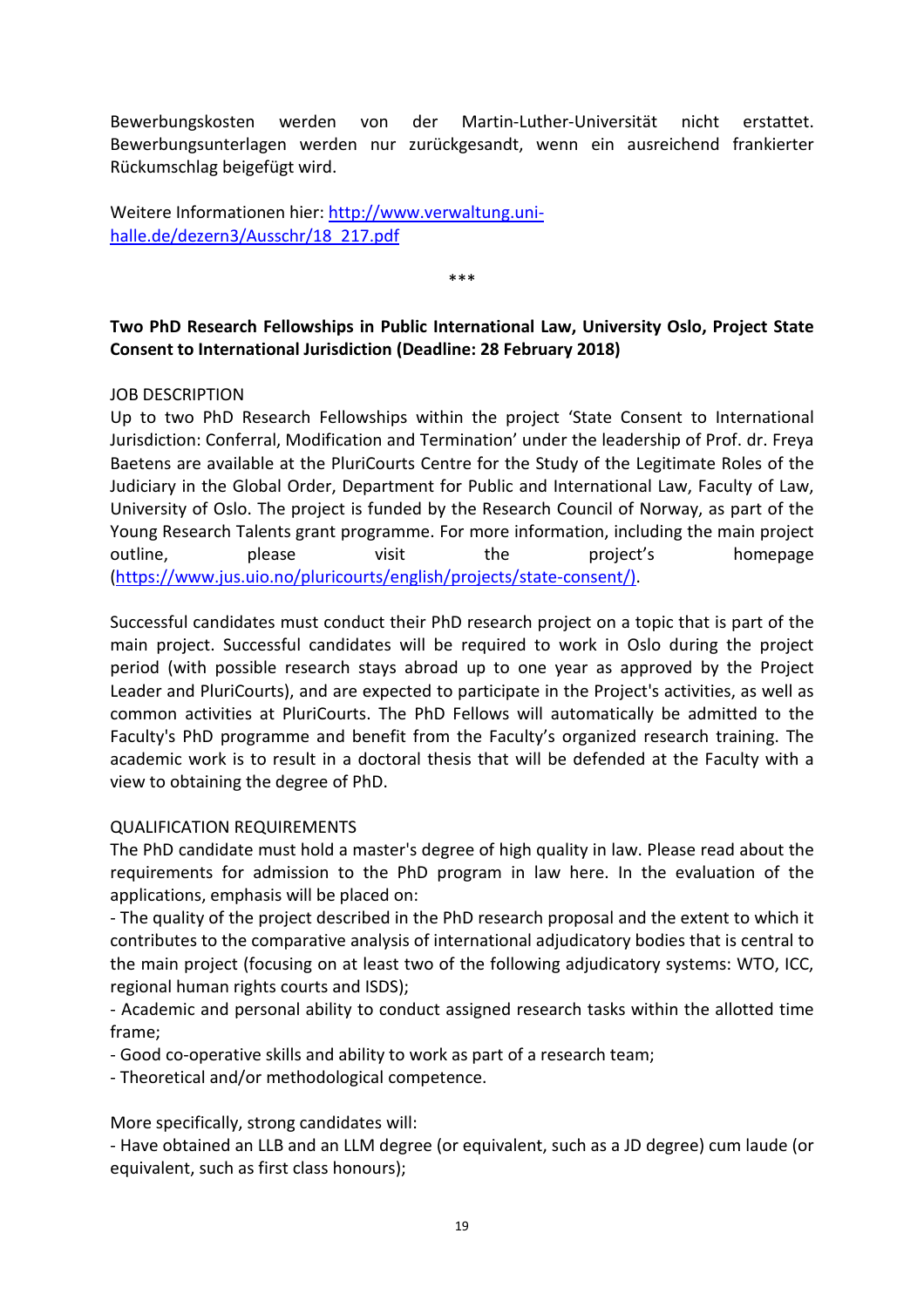- Have experience in conducting scholarly research (through the writing of an extensive LLM thesis, publications or prior work experience as a research assistant);

- Be fluent in English (applicants who are not native speakers of English must document their proficiency in English);

- Have a passive working knowledge of one or more of the other UN languages: Arabic, Chinese, French, Russian and Spanish (command of a Scandinavian language is not a condition for this position);

- Have completed one or more internships, traineeships or law clerkships (or similar) with an international or regional court, or arbitral institution, or have relevant legal practice experience as a member of the Bar in their country of origin.

## WE OFFER

- A contract for a duration of 3 years without any teaching duties

- Salary of between NOK 436 900 to 490 900 gross per year (approx. EUR 45.000 to EUR 50.000)

- An inspiring and friendly working environment

- A favourable pension arrangement
- Attractive welfare arrangements

## HOW TO APPLY

The application must include:

- Cover letter (statement of motivation and research interests)
- CV (summarizing education, positions, academic work) max. 3 pages

- Copies of certificates and academic diplomas, including grade transcripts (If the original language is not English, an English language translation must be provided)

- Project description (approximately 5 pages), including a progress plan. A complete list of academic publications

- Up to 3 publications (If the publications are written by more than one author, a declaration of authorship and of the contribution of the applicant should be submitted)

- A list of 3 to 5 referees (only name, function, affiliation, relation to candidate, e-mail address and telephone number) - no submission of letters is required at the application stage

#### **APPLICATION DEADLINE: 28 February 2018**

The application with attachments must be delivered in our electronic recruiting system, please follow the link: [https://www.jobbnorge.no/en/available-jobs/job/147632/doctoral](https://www.jobbnorge.no/en/available-jobs/job/147632/doctoral-research-fellowship)[research-fellowship.](https://www.jobbnorge.no/en/available-jobs/job/147632/doctoral-research-fellowship) Foreign applicants are advised to attach an explanation of their University's grading system. Please note that all documents submitted as part of the application must be in English.

STARTING DATE: 1 September 2018 (negotiable)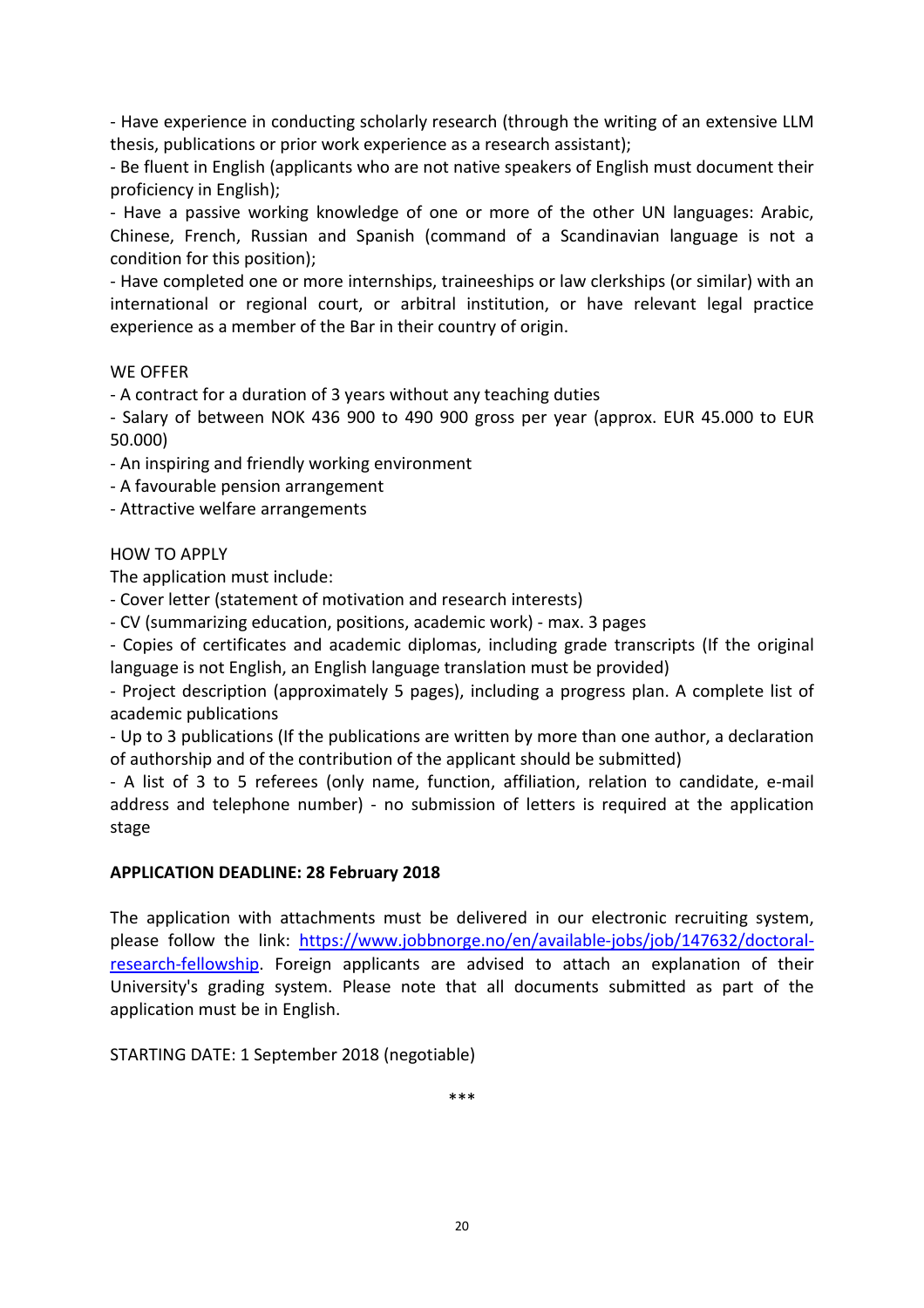## <span id="page-23-0"></span>**Eine Stelle als Wissenschaftliche\*r Mitarbeiter\*in (50%), Justus-Liebig-Universität Gießen, Professur für Öffentliches Recht und Völkerrecht, Prof. Dr. Marauhn (Bewerbungsfrist: 01. März 2018)**

An der Professur für Öffentliches Recht und Völkerrecht (Prof. Dr. Thilo Marauhn) Fachbereich Rechtswissenschaft, ist im Rahmen der internationalen Programme des Fachbereichs ab sofort, zunächst befristet für die Dauer der Mutterschutzfrist und der sich eventuell anschließenden Elternzeit (voraussichtlich bis zum 28.02.2019) der Stelleninhaberin, eine Teilzeitstelle im Umfang von 50 % einer Vollbeschäftigung mit einer/einem Wissenschaftlichen Mitarbeiterin/Mitarbeiter mit der Gelegenheit zu eigener wissenschaftlicher Weiterbildung zu besetzen. Gegebenenfalls ist die Weiterbeschäftigung auf einer nach den Maßgaben des WissZeitVG befristeten regulären Qualifikationsstelle möglich. Bei Vorliegen der tariflichen Voraussetzungen erfolgt die Vergütung nach Entgeltgruppe 13 Tarifvertrag Hessen (TV-H).

Aufgaben: Zu Ihren Aufgaben gehören wissenschaftliche Dienstleistungen in Forschung und Lehre gemäß § 65 HHG, insbesondere die inhaltliche und organisatorische Vorbereitung der "U.S. -German Summer School in International and Comparative Law" sowie der "Hessen International Summer University (ISU)" 2018 sowie die Übernahme von Lehraufgaben gemäß Lehrverpflichtungsverordnung des Landes Hessen.

Anforderungsprofil: Sie verfügen über ein mit Prädikat abgeschlossenes wissenschaftliches Hochschulstudium im Fach Rechtswissenschaft oder in den Sozialwissenschaften sowie ausgezeichnete Englischkenntnisse in Wort und Schrift. Außerdem sind Kenntnisse weiterer Fremdsprachen, EDV-Kenntnisse, ein Auslandsstudium sowie die Teilnahme an einer Sommer-Universität erwünscht.

Die Justus-Liebig-Universität Gießen strebt einen höheren Anteil von Frauen im Wissenschaftsbereich an; deshalb bitten wir qualifizierte Wissenschaftlerinnen nachdrücklich, sich zu bewerben. Aufgrund des Frauenförderplanes besteht eine Verpflichtung zur Erhöhung des Frauenanteils. Die Justus-Liebig-Universität versteht sich als eine familiengerechte Hochschule. Bewerberinnen und Bewerber mit Kindern sind willkommen.

Ihre Bewerbung (keine E-Mail) richten Sie bitte unter Angabe des Aktenzeichens 205/17098/01 mit den üblichen Unterlagen bis zum 01.03.2018 an den Präsidenten der Justus-Liebig-Universität Gießen, Erwin-Stein-Gebäude, Goethestraße 58, 35390 Gießen. Bewerbungen Schwerbehinderter werden - bei gleicher Eignung - bevorzugt. Wir bitten, Bewerbungen nur in Kopie vorzulegen, da diese nach Abschluss des Verfahrens nicht zurückgesandt werden.

Link zur Ausschreibung <http://www.inst.uni-giessen.de/stellenmarkt/pdf/stelle0010483.pdf>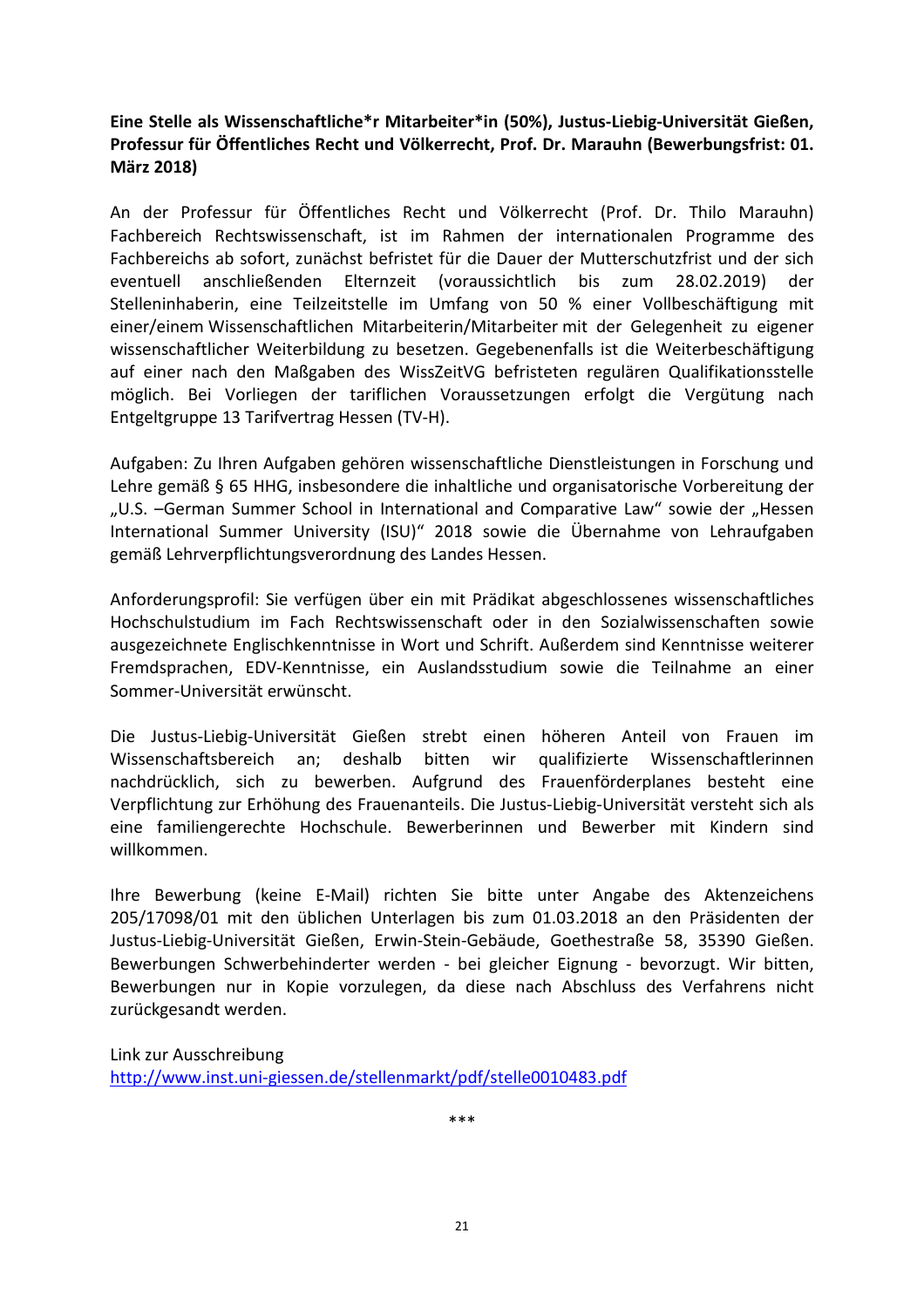## <span id="page-24-0"></span>**Ausbildungsplätze für Rechtsreferendar\*innen im Europarat, Juristischer Dienst des Europarates, Straßburg (keine Bewerbungsfrist)**

Der Juristische Dienst des Europarates (Directorate of Legal Advice and Public International Law) bietet qualifizierten RechtsreferendarInnen die Möglichkeit, ihre Wahl- bzw. Verwaltungsstation im Europarat in Straßburg abzuleisten.

Die zwei Abteilungen des Juristischen Dienstes beraten die Organe und Institutionen des Europarates, insbesondere den Generalsekretär, das Ministerkomitee und die Entwicklungsbank, aber auch die Mitgliedstaaten in allen rechtlichen Fragen, die an diese herangetragen werden. Die Fragen bewegen sich unter anderem in den Bereichen Völkervertragsrecht, Arbeits- sowie Verfassungsrecht internationaler Organisationen, Europäische Menschenrechtskonvention und anderer menschenrechtliche Verträge des Europarates. Der Juristische Dienst ist auch für das Beratungsgremium zur Auswahl von KandidatInnen für das Richteramt am EGMR zuständig. Der Juristische Dienst kooperiert mit anderen internationalen Organisationen und Institutionen wie beispielsweise den Vereinten Nationen, der OSZE und der EU.

Die Tätigkeit verlangt sehr gute Kenntnisse des allgemeinen Völkerrechts sowie der Menschenrechtsschutzsysteme sowie Interesse an internationalen und diplomatischen Fragen. Grundkenntnisse des Rechts der internationalen Organisationen sowie vorherige Arbeit an einem universitären Lehrstuhl sind von Vorteil. Die sichere Beherrschung der englischen oder französischen Sprache wird vorausgesetzt; Teamfähigkeit und Flexibilität sind notwendig. Die ReferendarInnen werden vollständig in die Arbeit der Abteilung integriert. Sie nehmen an unseren Besprechungen und den Sitzungen des Ministerkomitees teil, fertigen Dokumente und Gutachten zu aktuellen Rechtsfragen an, begleiten die Verfahren vor dem Verwaltungsgericht des Europarates und unterstützen uns bei internationalen Verhandlungen. Der Mindestaufenthalt beträgt drei Monate. In der Abteilung stehen deutsche Volljuristinnen für die Betreuung bereit.

Bei Interesse schicken Sie bitte Ihren tabellarischen Lebenslauf, ein Motivationsschreiben sowie eine Kopie Ihres Examenszeugnisses an Frau Deniz Guesnier (Deniz.Guesnier@coe.int). Bitte geben Sie auch an, ob eventuelle Interessenkonflikte bestehen (z.B. naher Angehöriger arbeitet in einem Sektor, den wir betreuen). Bewerbungen werden bis auf weiteres angenommen und in der Reihenfolge ihres Eingangs bearbeitet.

Wir freuen uns, von Ihnen zu hören.

Mit freundlichen Grüßen,

Jörg Polakiewicz Direktor der Rechts- und Völkerrechtsabteilung (Rechtsberater)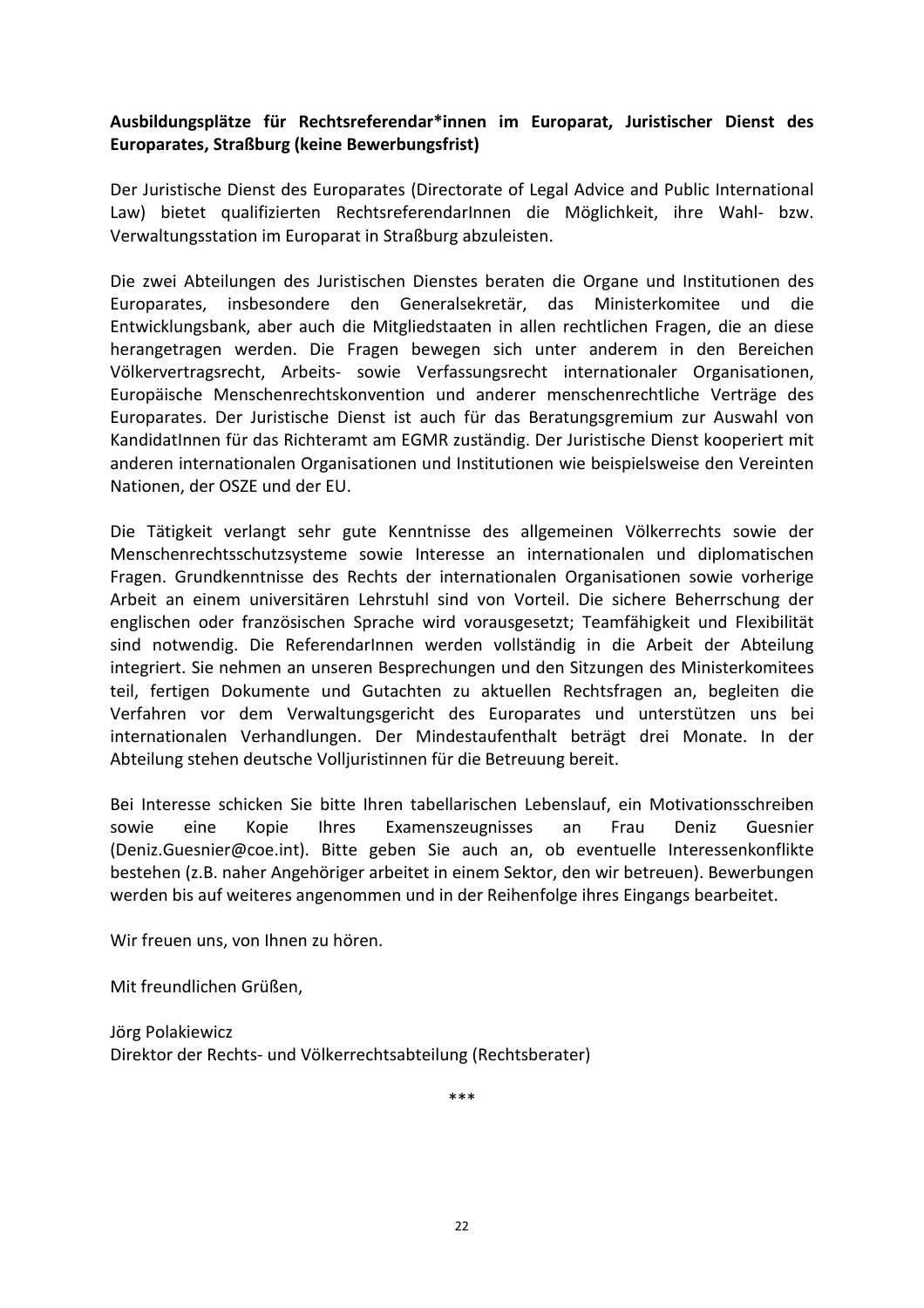## <span id="page-25-0"></span>**Eine Forschungsstelle für Doktorand\*innen oder Post-Docs, Max-Planck-Institut für ausländisches öffentliches Recht und Völkerrecht, Professor von Bogdandy (Keine Bewerbungsfrist)**

Wenn Sie Ihr juristisches Studium oder Ihre Promotion mit gutem Ergebnis abgeschlossen haben und den Wunsch hegen, im Kontext der Arbeiten von Professor von Bogdandy ein entsprechendes Forschungsprojekt eigenverant- wortlich durchzuführen und zugleich an Institutsprojekten mitzuwirken, freuen wir uns über Ihre Bewerbung.

Neben Motivationsschreiben, Lebenslauf und Referenzen reichen Sie bitte eine Skizze Ihres Projektvorschlags (nicht mehr als zwei Seiten) mit Titel/Thema, Forschungsinhalt und voraussichtlicher Dauer des Forschungsvorhabens ein.

Das Entgelt und die Sozialleistungen richten sich nach dem Tarifvertrag für den öffentlichen Dienst (TVöD-Bund). Bei Vorliegen der persönlichen Voraussetzungen ist eine Vergütung bis zur EG-15 (TVöD-Bund) möglich.

Die Max-Planck-Gesellschaft hat sich zum Ziel gesetzt, mehr schwerbehinderte Men- schen zu beschäftigen. Bewerbungen Schwerbehinderter sind ausdrücklich erwünscht.

Ebenso will die Max-Planck-Gesellschaft den Anteil an Frauen in den Bereichen erhö- hen, in denen sie unterrepräsentiert sind. Frauen werden deshalb ausdrücklich aufge- fordert, sich zu bewerben.

Ihre Bewerbungsunterlagen richten Sie bitte vorzugsweise per E-Mail an sekreavb@mpil.de oder per Post an das

Max-Planck-Institut für ausländisches öffentliches Recht und Völkerrecht Sekretariat Prof. von Bogdandy, Im Neuenheimer Feld 535, 69120 Heidelberg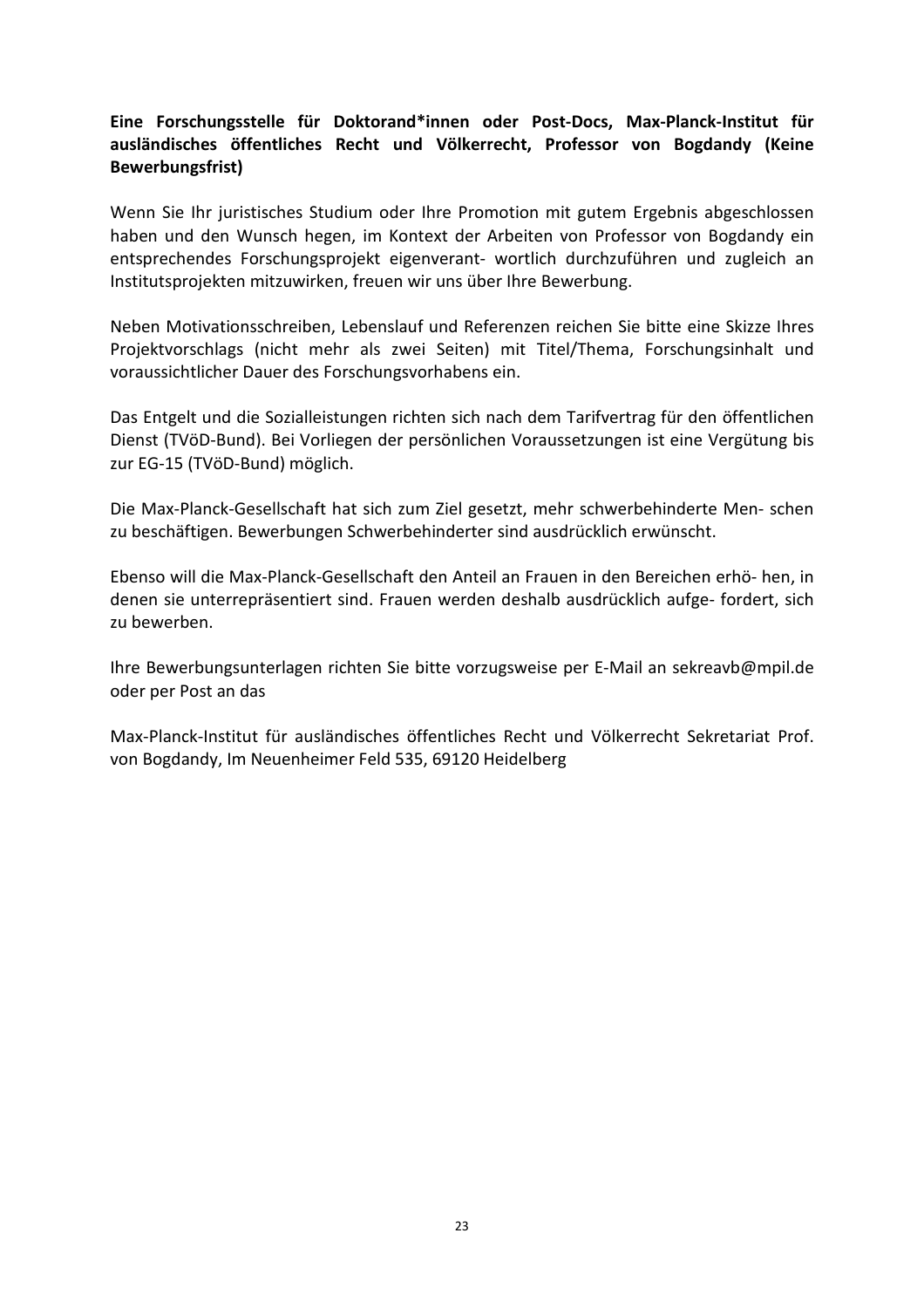## **III. Call for Papers**

## <span id="page-26-1"></span><span id="page-26-0"></span>**"Complicity and Exclusion from Asylum", Lauterpacht Centre for International Law, 29 June 2018, 09:00-17:30h, Finlay Library (Deadline: 30 March 2018)**

The Lauterpacht Centre for International Law is hosting a one-day workshop, sponsored by the Refugee Law Initiative (RLI), on the topic of 'Complicity and Exclusion from Asylum' which is to be held on: Friday 29 June 2018 - 9 am to 5.30 pm

The aim of the workshop is to engage in a thorough discussion of this topic through a number of papers selected on the basis of this call for abstracts. The 1951 Convention relating to the Status of Refugees provides in Article 1F that the Convention does not apply to 'any person with respect to whom there are serious reasons for considering that' the person has committed a crime against peace, a war crime, a crime against humanity; has committed a serious non-political crime outside the country of refuge prior to admission as a refugee or has been guilty of acts contrary to the purposes and principles of the United Nations. But what does it mean to have 'committed' or to have been 'guilty' of acts? This workshop examines how the notion of 'complicity' has been understood in the interpretation and application of international refugee law and how this compares with the understanding of 'complicity' in international criminal law, international humanitarian law and public international law more generally. It will also engage with concerns that have emerged with respect to complicity and exclusion from refugee protection.

#### **Call for Abstracts**

Abstracts on this topic are invited. Among the specific questions to be addressed could be:

- What has been, and should be, the evidentiary basis for a finding of complicity under Article 1F of the 1951 Convention?

- What has been, and should be, the international standard for the legal test of 'serious reasons for considering' under Article 1F?

- Is there an internationally agreed upon standard of proof for a refugee applicant to be excluded from refugee protection on the ground of being complicit in serious international crimes, serious non-political crimes, or for being guilty of actions contrary to the purposes and principles of the UN? What is it? What should it be?

- What is the lower threshold for what constitutes complicity in the commission of serious international crimes for the purposes of exclusion from refugee protection? How does it compare to the threshold of complicity in other areas of international law?

- What are the obstacles to prosecuting people who have been excluded from refugee status on the ground of being complicit in serious international crimes?

#### **Submission of abstracts**

- Abstracts should not exceed 500 words, including the title, author name and institutional affiliation. They should be accompanied by a biography of no more than 100 words.

- Abstracts should be sent to James C. Simeon (jcs206@cam.ac.uk) no later than Friday 30 March 2018.

#### **Registration for the Workshop**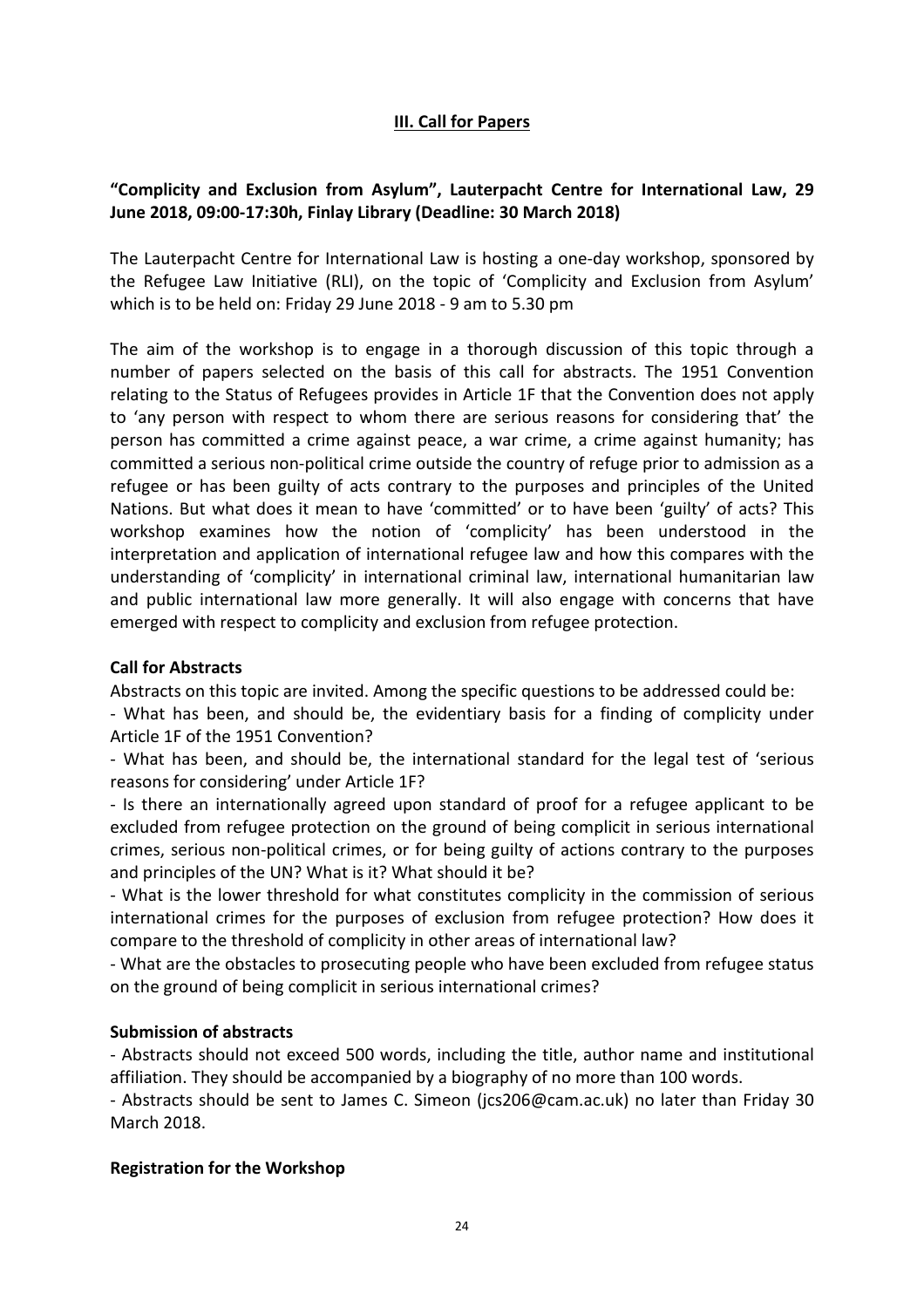All those interested in attending the workshop, including those who have been selected to present, can register online at:

[https://onlinesales.admin.cam.ac.uk/conferences-and-events/lauterpacht-centre-for](https://onlinesales.admin.cam.ac.uk/conferences-and-events/lauterpacht-centre-for-international-law/workshop-on-complicity-and-exclusion-from-asylum/workshop-on-complicity-and-exclusion-from-asylum)[international-law/workshop-on-complicity-and-exclusion-from-asylum/workshop-on](https://onlinesales.admin.cam.ac.uk/conferences-and-events/lauterpacht-centre-for-international-law/workshop-on-complicity-and-exclusion-from-asylum/workshop-on-complicity-and-exclusion-from-asylum)[complicity-and-exclusion-from-asylum](https://onlinesales.admin.cam.ac.uk/conferences-and-events/lauterpacht-centre-for-international-law/workshop-on-complicity-and-exclusion-from-asylum/workshop-on-complicity-and-exclusion-from-asylum)

Registration fee: £20 (full), £15 (for current students), (includes coffee breaks and sandwich lunch)

## **Queries**

Queries regarding the workshop and abstract submission should be addressed to James C. Simeon (jcs206@cam.ac.uk).

Queries regarding registration should be addressed to Anita Rutherford (ar293@cam.ac.uk).

More Information here: [http://www.lcil.cam.ac.uk/events/lcil-workshop-complicity-and](http://www.lcil.cam.ac.uk/events/lcil-workshop-complicity-and-exclusion-asylum)[exclusion-asylum](http://www.lcil.cam.ac.uk/events/lcil-workshop-complicity-and-exclusion-asylum)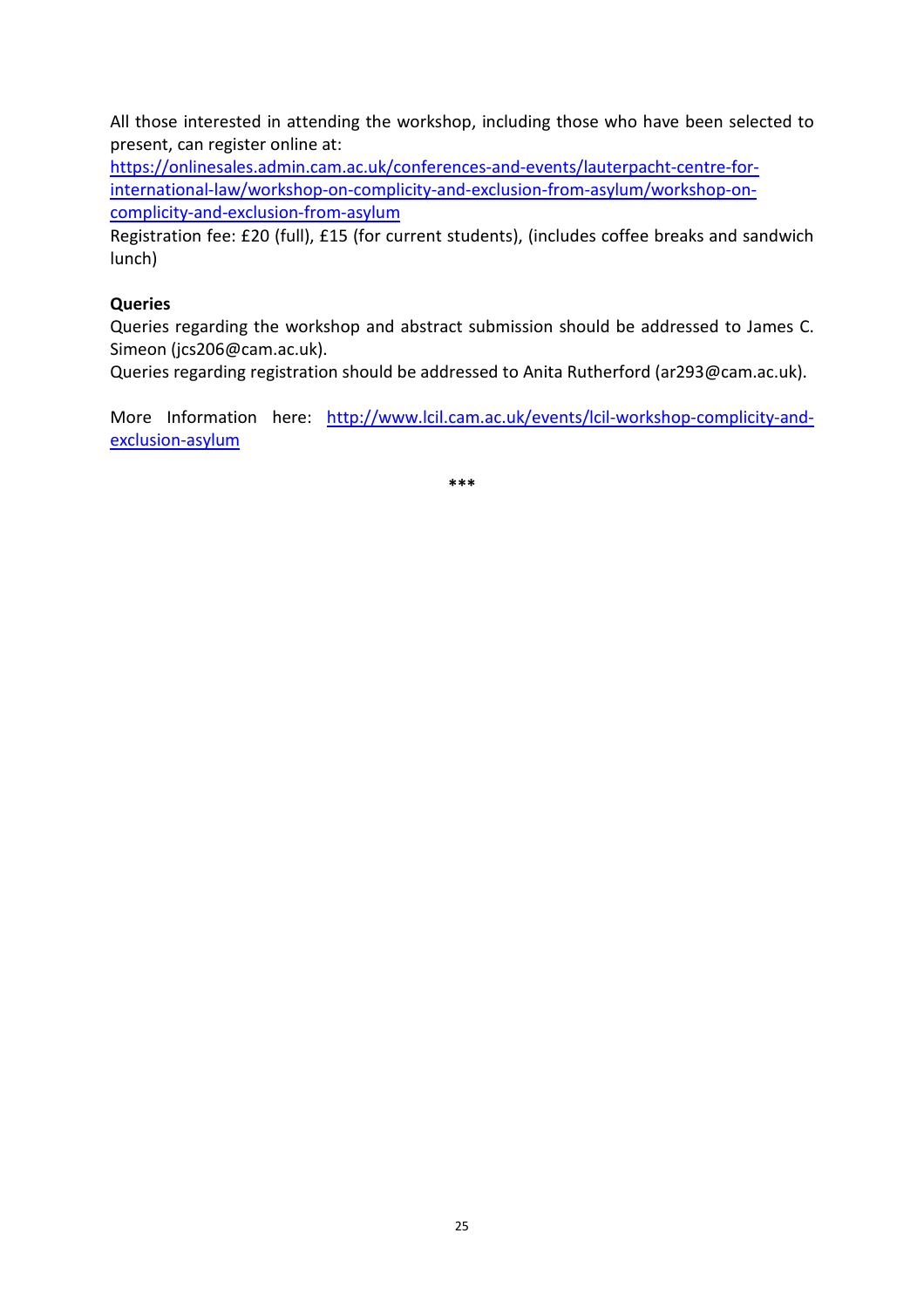## **IV. Summer Schools und Weiterbildung**

## <span id="page-28-1"></span><span id="page-28-0"></span>**Call for applications: 2018 Athens Summer School: "Moving the EU Forward", 5 - 11 July 2018, Athens, Greece (Deadline 10 April 2018)**

The Institute of European Integration and Policy of the Department of Political Science and Public Administration (National and Kapodistrian University of Athens, Greece) is pleased to announce the organization of the Athens Summer School 2018 to be held on **5-11 July 2018** at the Department's premises, located at 42-44, Aiolou str. (Monastiraki area) in the historical center of Athens. The Athens Summer School is one of the main activities of the Jean Monnet module "Moving the EU forward" co-funded by the ERASMUS+ programme.

The Athens Summer School is an intensive interdisciplinary 7-day course (33 teaching hours), that provides comprehensive knowledge on the different aspects of the economic crisis and the key challenges that Europe faces in the post-crisis era.

#### **Deadline for applications: 10 April 2018**

More information here<http://www.esil-sedi.eu/sites/default/files/athens.pdf>

\*\*\*

## <span id="page-28-2"></span>**24. DRK Kurs im Humanitären Völkerrecht, Berlin, 29. Juli – 4. August 2018 (Bewerbungsfrist 15. Mai 2018)**

Der Kurs richtet sich vorrangig an Jurastudierende höherer Semester, an Rechtsreferendare und andere junge Juristen, die ihre Kenntnisse im humanitären Völkerrecht vertiefen möchten. Unter entsprechenden Voraussetzungen sind auch Studierende und junge Absolventen anderer Fachbereiche herzlich willkommen. Da einzelne Kursteile in englischer Sprache stattfinden, sind gute Englischkenntnisse die Bedingung für eine Teilnahme. Der Kurs beinhaltet Vorlesungen und Gruppenarbeiten zu den grundsätzlichen und aktuellen Themenstellungen des humanitären Völkerrechts.

Zu den Kursinhalten gehören u.a. folgende Themen:

- Einführung in das Humanitäre Völkerrecht

- Anwendungsbereiche des Humanitären Völkerrechts / Die Konflikttypen - Das Internationale Komitee vom Roten Kreuz

und das Humanitäre Völkerrecht: Mandat und Einsatzfelder - Schutz der Zivilbevölkerung und ziviler Objekte

- Kombattanten und zulässige militärische Ziele
- Kriegsgefangene und Zivilpersonen in Gefangenschaft
- Mittel und Methoden der Kampfführung / Waffenverbote
- Das Humanitäre Völkerrecht und die Menschenrechte
- Umsetzung des Humanitären Völkerrechts
- Der Internationale Strafgerichtshof und das Völkerstrafrecht: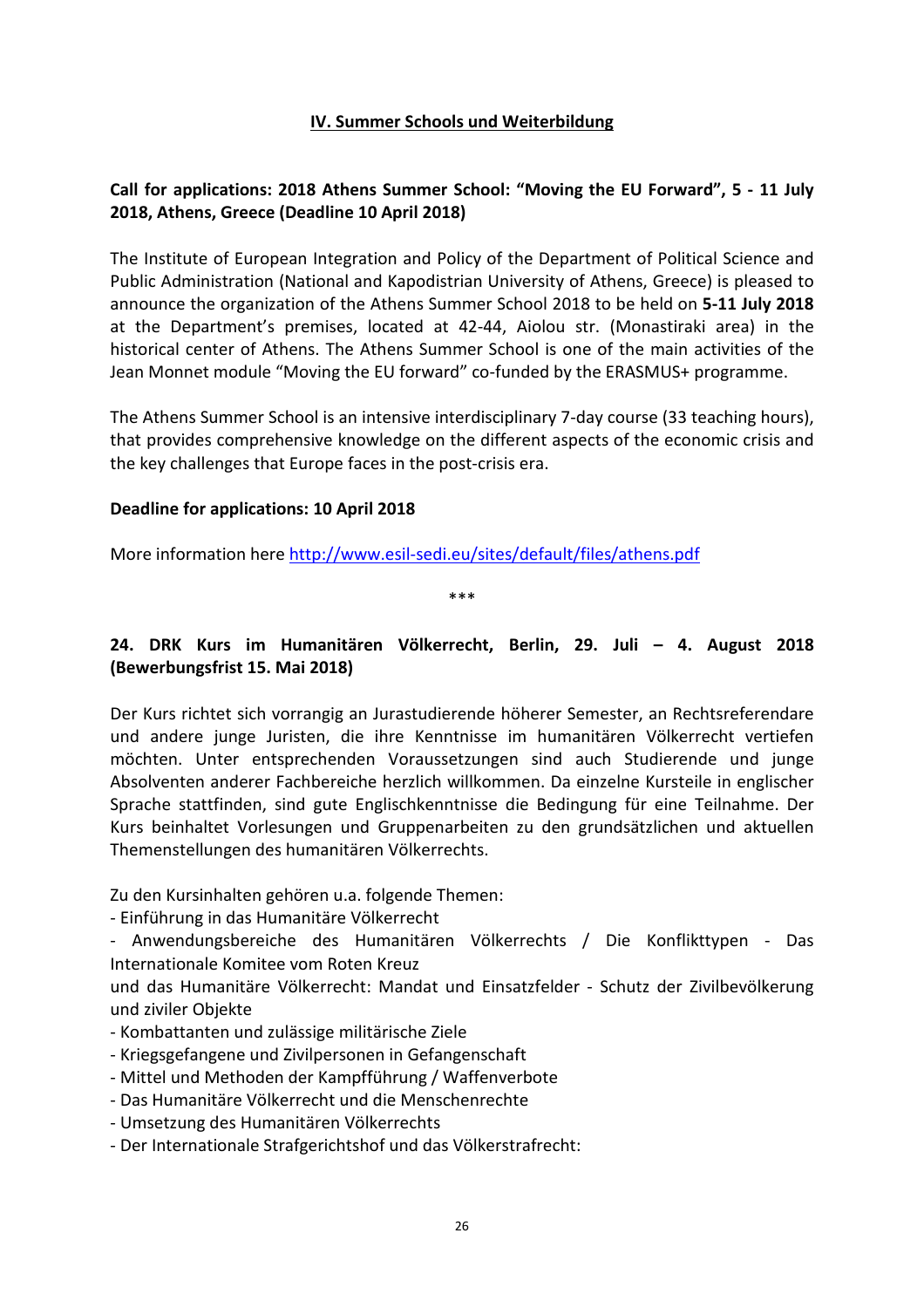Entwicklung, Stand, Perspektiven

Änderungen von Programmpunkten sind kurzfristig möglich

Der Kurs wird vom Deutschen Roten Kreuz, Generalsekretariat unter Mitwirkung des Instituts für Friedenssicherungsrecht und Humanitäres Völkerrecht der Ruhr-Universität Bochum veranstaltet und findet in Berlin statt. Die Teilnehmerzahl ist auf 25 begrenzt. Die Teilnahmegebühr für den Kurs beinhaltet Dokumentationsmaterial, Unterbringung in Doppelzimmern sowie Verpflegung und beträgt € 300,00. Aufgrund einer Pauschalvereinbarung mit dem Tagungshotel ist ein Erlass der Unterbringungskosten, auch bei anderweitiger Übernachtung in Berlin, nicht möglich.

Bewerbungen (mit Lebenslauf, Foto, Nachweisen über erbrachte Studienleistungen, relevante Praktika

und Arbeitserfahrungen) richten Sie bitte bis 15. Mai 2018 an:

Ruhr-Universität Bochum, IFHV, Prof. Dr. H.-J. Heintze, Massenbergstr. 9b , 44787 Bochum (ifhv-publications@rub.de; Tel. 0234 / 3227366)

\*\*\*

## <span id="page-29-0"></span>**Summer Law Programme on International Criminal Law and International Legal & Comparative Approaches to Counter-Terrorism, T.M.C. Asser Instituut, The Hague, 28 May - 21 June 2018 (registration open)**

This Summer Law Programme is the product of a unique collaboration between the War Crimes Research Office of American University's Washington College of Law and the T.M.C. Asser Instituut. Forty selected students from top US law colleges and universities will travel to The Hague to learn from international legal practitioners and scholars and to see their knowledge being put to practice through visits to (inter)national courts and institutions. **Additional ten places** are available to other interested law students and professionals who wish to register.

#### **What will you gain?**

- $\circ$  A unique experience of studying and exchanging views with students from the US;
- $\circ$  A multilateral approach to the interplay between international criminal law and legal aspects of counter-terrorism;
- $\circ$  The opportunity to engage in discussions and network with leading academics and legal professionals.

## **International Criminal Law**

The first two weeks explore the past, present and future of international criminal law (ICL), both substantially and practically. The programme provides a comprehensive overview of international crimes, criminal responsibility, immunities and amnesties and practical matters surrounding ICL, such as victim participation and defence issues. Additionally, the participants will explore the issue of state responsibility in ICL, including addressing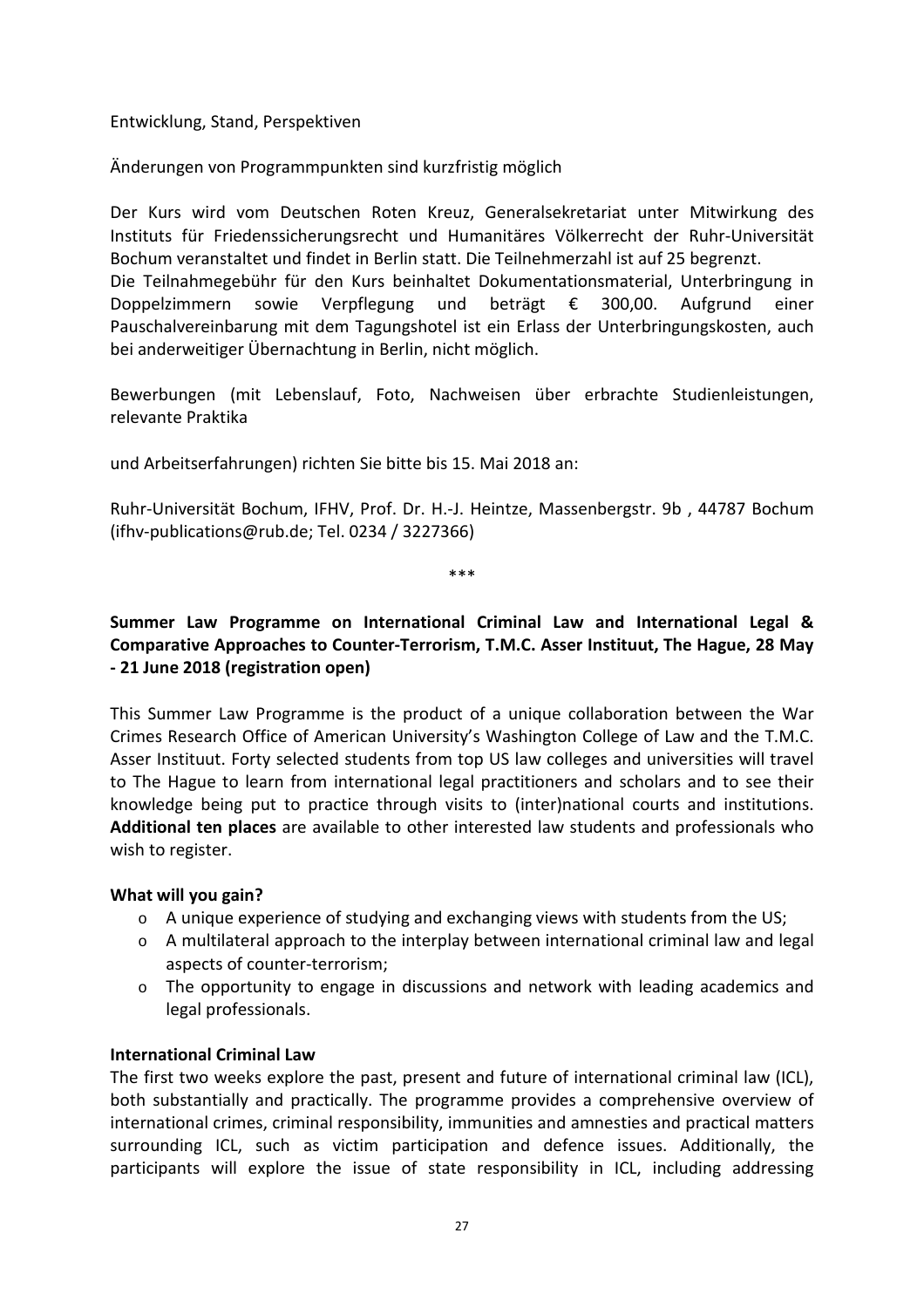questions such as to what extent immunities of State officials can provide for a prosecution bar within the international courts.

During these two weeks, the participants will also have the opportunity to visit the international and national courts and international organisations to experience the law in practice.

#### **International Legal & Comparative Approaches to Counter-Terrorism**

The second part of the summer programme focuses on international legal & comparative approaches to counter-terrorism. Especially since 9/11 the world is witnessing a large expansion of approaches and measures to counter-terrorism. The course will begin by looking into the definitions of terrorism and counter-terrorism, and their evolution since 9/11. Moreover, the participants will explore the *jus ad bellum* and *jus in bello* in counterterrorism, as well as the role of human rights law including case studies on the use of armed drones and extraordinary renditions. Other topics will be addressed as well, to ensure a comprehensive understanding of (legal aspects of) counter-terrorism. These include the question of how the international, regional and national level tackle the issues of terrorism and foreign fighters through (international) prosecution. Moreover, the role of intelligence in court, countering violent extremism, and rehabilitation and reintegration will also be addressed. Finally, through study visits, the participants will experience (legal approaches to) counter-terrorism in practice.

More information here:<http://www.asser.nl/education-events/events/?id=3007>